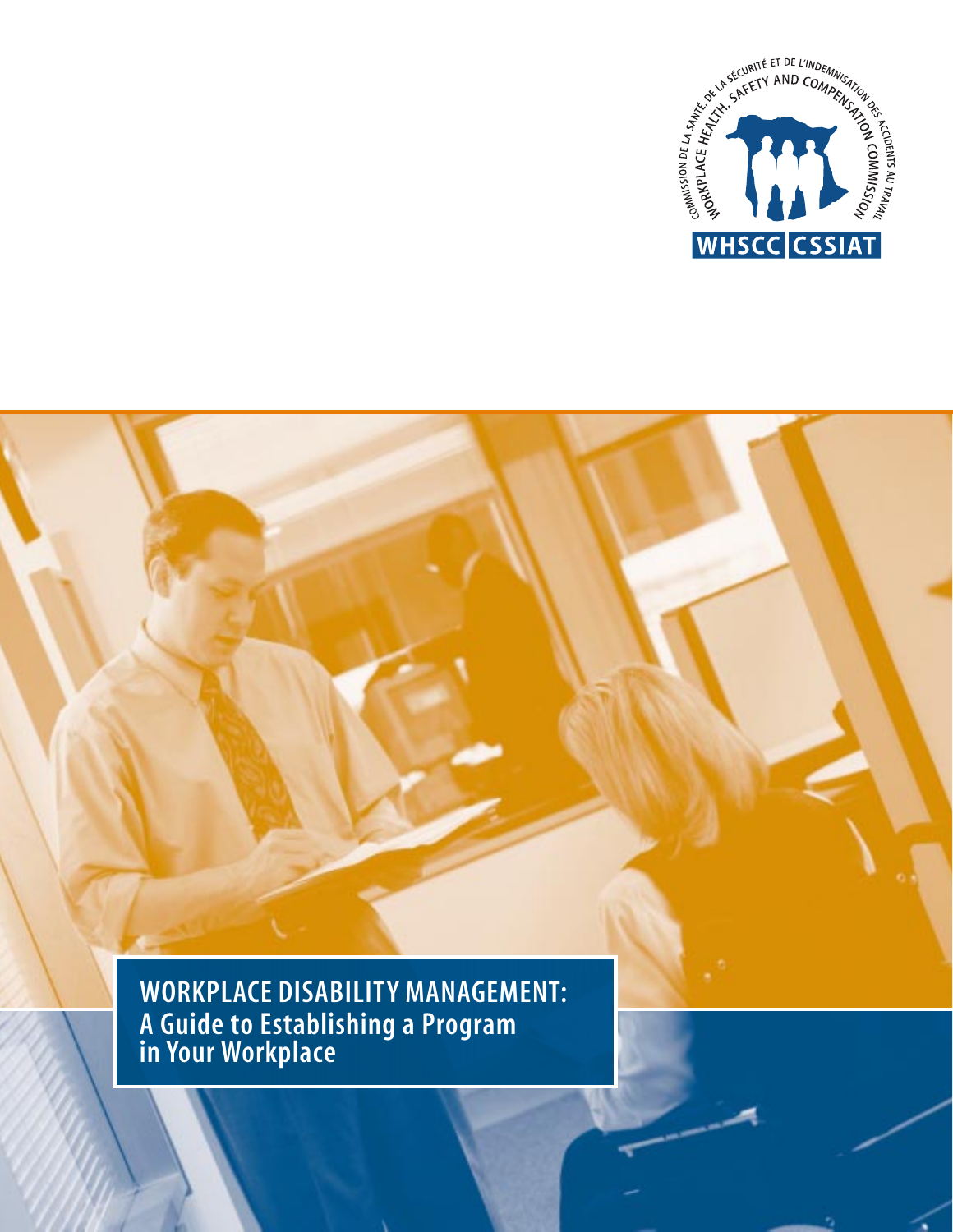#### **PAGE 2**

### PREFACE

• Important Note

#### **PAGE 3**

### INTRODUCTION

• What is a Disability Management Program?

#### **PAGE 4**

### WHY INTRODUCE A DISABILITY MANAGEMENT PROGRAM?

• Benefits of a Disability Management Program

#### **PAGE 6**

### HOW TO DEVELOP A DISABILITY MANAGEMENT PROGRAM

- Step 1 Establish management commitment and support
- Step 2 Select a program development team
- Step 3 Select a workplace coordinator
- Step 4 Complete a workplace profile
- Step 5 Develop a policy and procedure manual
- Step 6 Analyze job tasks
- Step 7 Identify return-to-work options
- Step 8 Create an information package and provide education sessions

**PAGE 12**

### INDIVIDUAL RETURN-TO-WORK PLANS

### **PAGE 13** STEPS IN THE RETURN-TO-WORK **PROCESS**

- **PAGE 14**
	- DISPUTE RESOLUTION • Dispute Resolution Policy
- **PAGE 15** USING JOB TASK ANALYSIS AND RETURN-TO-WORK FORMS
- **PAGE 16** KEY POINTS FOR SUCCESS
- **PAGE 17** FREQUENTLY ASKED QUESTIONS
- **PAGE 20** WORKS CONSULTED
- **PAGE 21**
	- APPENDIX
		- Accident Cost Iceberg
- **PAGE 22**
	- FORMS
		- Job Task Analysis
		- Return-to-Work

*table of contents*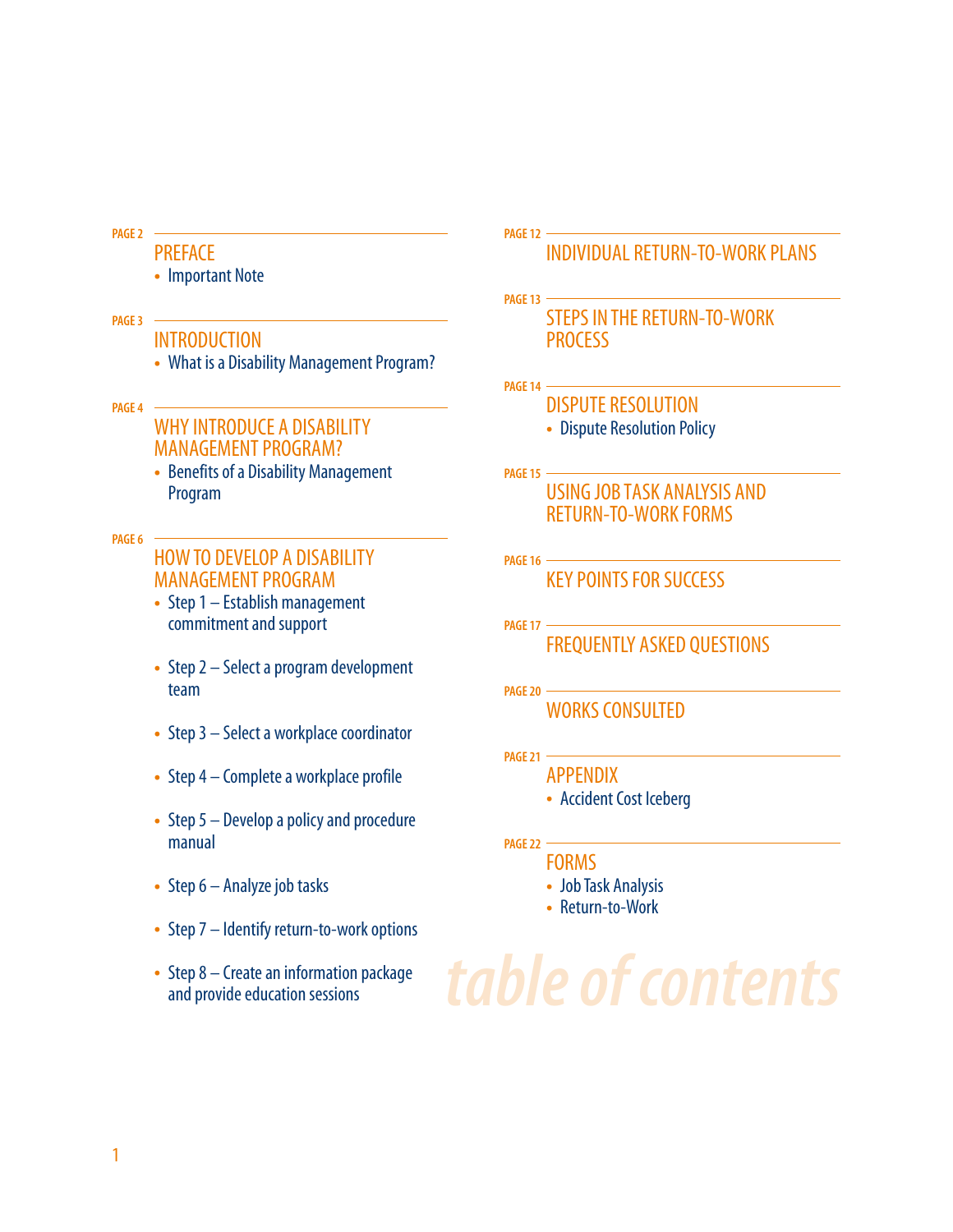## *Preface*

### **PRFFACE**

Information provided in this booklet will summarize:

- the benefits of Workplace Disability Management Programs; and
- how to design and implement an effective Disability Management Program in your workplace.

It has been demonstrated that joint labour / management, workplace-based Disability Management Programs show positive results. Some examples include:

- increasing the number of employees who successfully return to work following an injury or illness, reducing the cost of disability to the employer and employees;
- fostering an early and safe return to employment, allowing employees to maintain their benefits and income level, as well as their contact with co-workers;
- encouraging the active participation of unions, helping them to fulfill their role of protecting jobs and benefits for their members;
- minimizing the negative impact of disability on the employee's family, co-workers, supervisors and the community; and
- building mutual trust between all stakeholders through improved cooperation.

#### Important Note

In order to be successful, a Disability Management Program requires the full involvement and cooperation of all parties, including the following:

- injured or ill employees
- managers / supervisors
- employee representatives / union officials
- health care providers\*
- the WHSCC
- private insurance carriers

*\* Note: The physician's role is outlined in the CMA POLICY* "The physician's role in helping patients return to work after an illness or injury (update 2000)".

### **DISCLAIMER:**

The information provided is intended for general use and may not apply to every circumstance. It is not intended as a guide to government regulations and does not release the readers or Disability Management Program participants from their responsibilities under applicable legislation. In this guide, the WHSCC has tried to provide suggestions for the development of Workplace Disability Management Programs based on current literature. We cannot, however, guarantee the accuracy of, nor assume liability for, the information presented herein or its application.

*Note: This guide is written using the masculine gender in order to simplify reading. However, it is intended for both men and women.*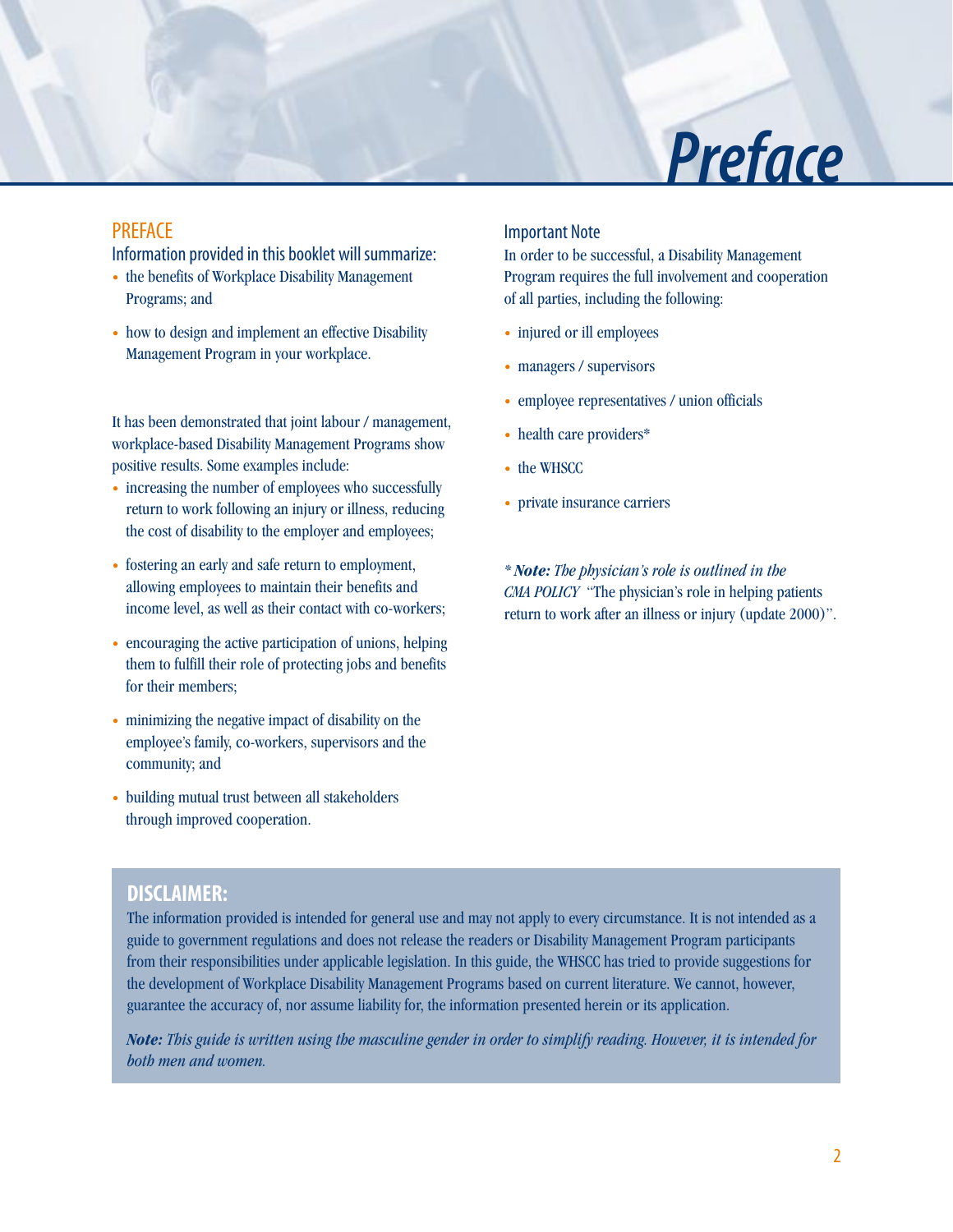## *Introduction*

### INTRODUCTION

The vision of the WHSCC is that New Brunswick workers have access to a safe and healthy work environment. When serving New Brunswick workers and employers, the WHSCC strives to promote this vision and to provide education on safe workplace practices.

Unfortunately, in spite of everyone's best efforts, workplace accidents still occur.

What is a Disability Management Program? Disability Management is a proactive approach to helping injured or ill employees return to safe and productive work activities as soon as medically possible with a primary focus of minimizing the impact of injuries or illnesses. It is a partnership involving employers, employees, health care providers, unions and employee representatives, and the WHSCC.

Individual return-to-work plans (within the Disability Management Program) are established for each injured or ill employee requiring assistance, and usually provide short-term accommodation based on his abilities and limitations. Return-to-work plans have time frames and schedules that are transitional and reflective of the employee's needs and abilities.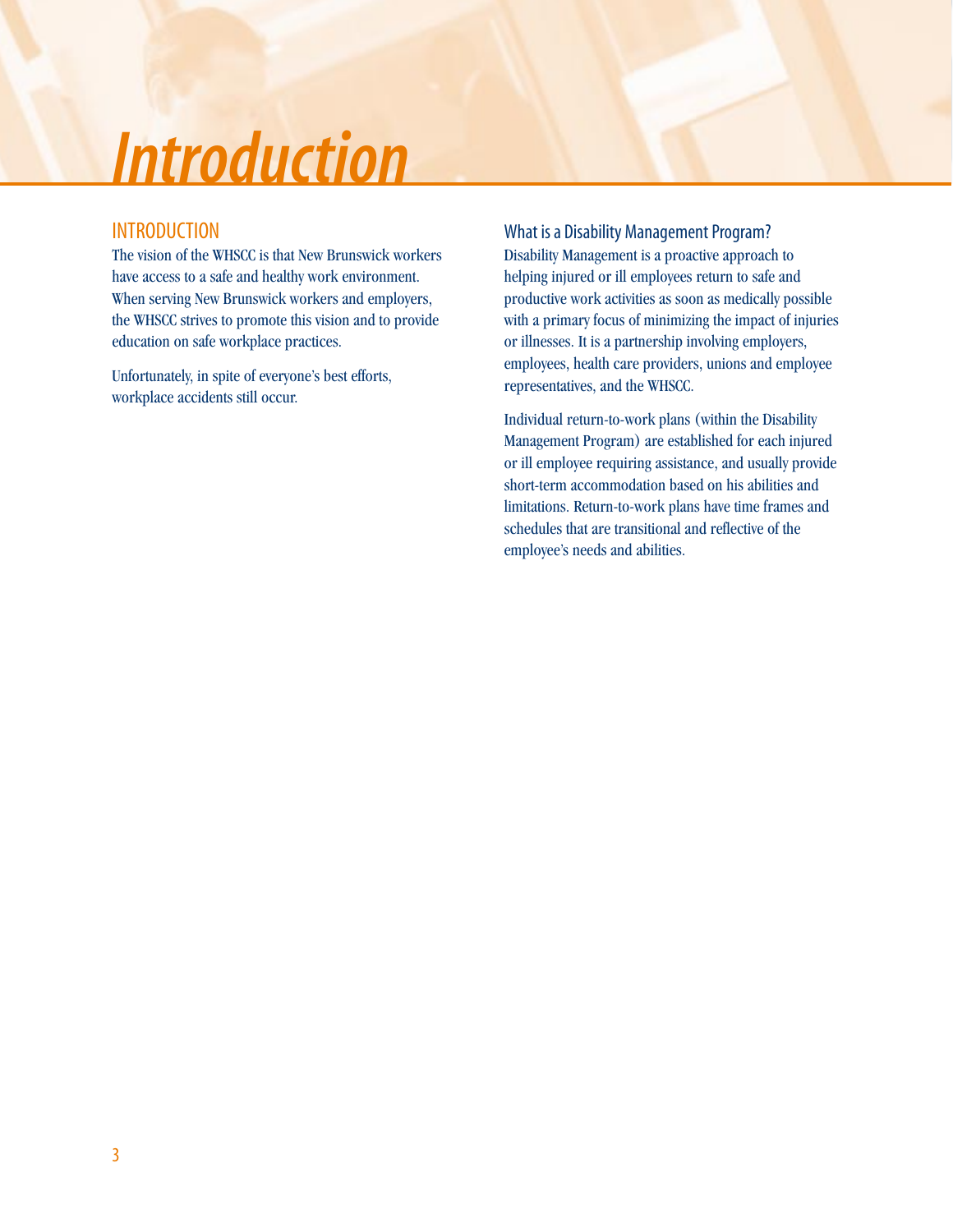## *Why Introduce a Disability Management Program?*

### WHY INTRODUCE A DISABILITY MANAGEMENT PROGRAM?

Workplace injuries, illnesses, and accidents are costly to both employers and employees. Although accidents and illnesses are often preventable, and prevention is the best way to protect employees and control costs, workplaces need a way to manage resources and assist employees when injuries and illnesses occur.

A Disability Management Program facilitates early intervention, helping to maintain a positive connection to the workplace and alleviate many of the concerns experienced by injured or ill employees. Most employees want to maintain employment security by returning to work, and respond well when employers offer them an opportunity to resume appropriate job activities.

A Disability Management Program improves communication and clarifies roles and responsibilities of the participants involved. It gives partners access to a structured process that assists in resolving many of the issues encountered during the return-to-work process.

### *An effective Disability Management Program is genuinely a "win-win" situation for all parties involved.*

In summary, the Disability Management Program helps return employees to the workplace as part of their recovery. This maximizes treatment while minimizing lost time and the associated human and financial costs to the employee, their family, the employer and society. Experience has shown that where Disability Management Programs exist, costs associated with injury or illness – both human and financial – are significantly reduced.

Benefits of a Disability Management Program

An effective Disability Management Program is genuinely a "win-win" situation for all parties involved. The following list outlines some of the advantages for each partner:

### Benefits to employees

Most injured or ill employees recover and return to work promptly. For a small number, however, the impact of a serious accident or illness can be devastating. Research and practical experience have shown that the longer an employee is absent from the workplace, the more difficult it is for him to return to work (NIDMAR, 1995). A Disability Management Program helps to avoid long-term absence from the workplace, and allows the employee to:

- maintain income;
- retain productive employment and job security;
- maintain self-esteem, family stability and social ties;
- maintain job skills;
- retain CPP benefits and employment insurance eligibility;
- retain pension and benefit packages; and
- resume "routine" life activities sooner, with less uncertainty about the future.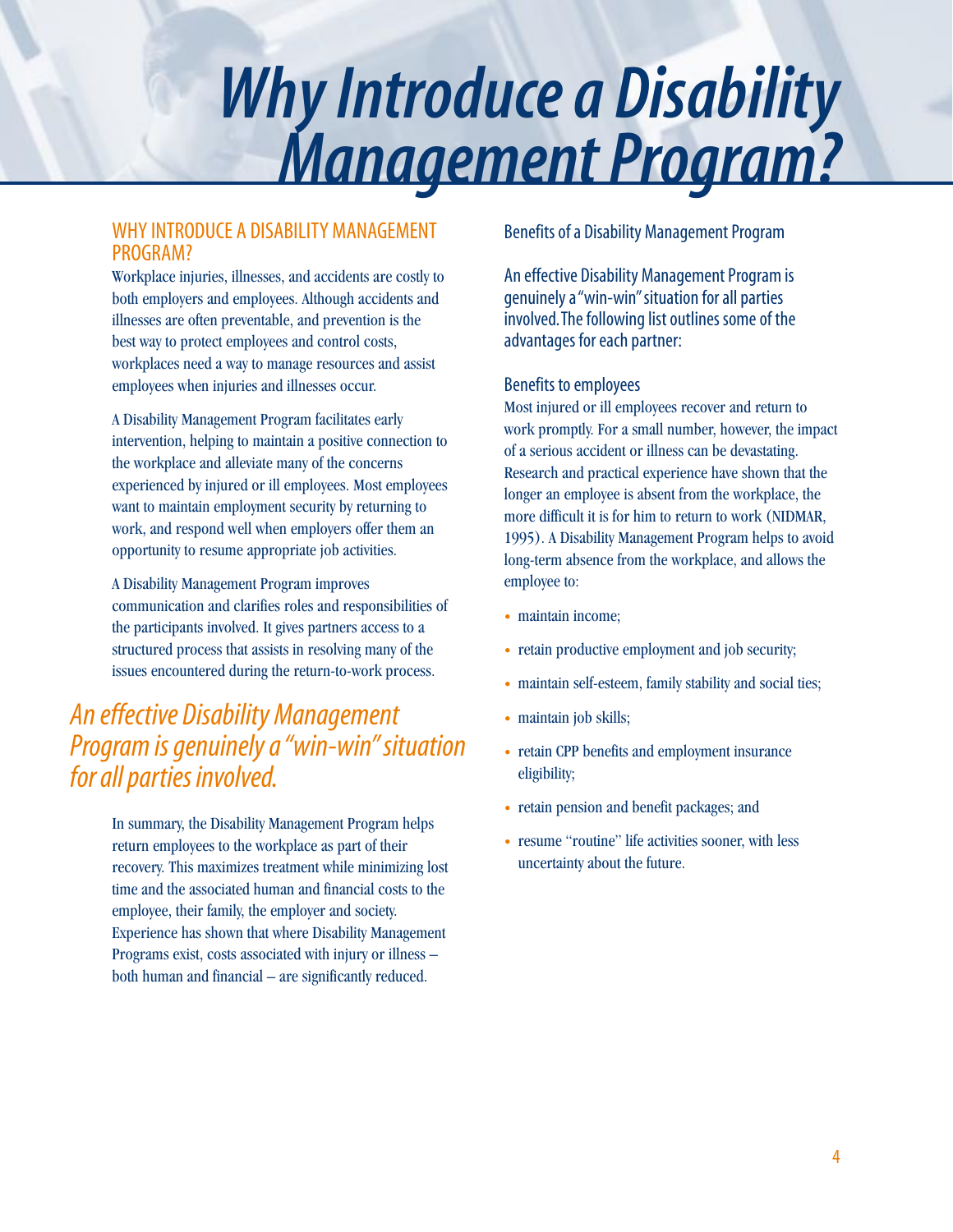### *[why introduce a disability management program?]*

#### **Benefits to employers**

A Disability Management Program gives employers a way to manage workplace costs and improve employee benefits by creating a safer, more cooperative and productive workplace. These programs also enable employers to:

- reduce employee turnover and lost time;
- increase employee awareness of all costs (human and financial) of injuries and illnesses;
- reduce accident and workers' compensation costs *(see Accident Cost Iceberg in appendix);*
- reduce hiring or training costs;
- retain experienced employees;
- improve employee relations and morale;
- boost overall productivity and company image;
- participate in the rehabilitation and return-to-work process; and
- develop a return-to-work process that may be used for work-related and non-work-related injury or illness.

#### **Benefits to unions / employee representatives:**

- preserves jobs, seniority, benefits, etc. for employees / union members;
- promotes cooperative labour / management relations; and
- facilitates their participation in the return-to-work process.

#### **Benefits to health care providers:**

- assists them in promoting the benefits of returning to all possible functional activities as soon as possible after an injury or illness;
- increases awareness and understanding of their patient's work activities;
- allows increased opportunity for employment related activities to form part of their patient's rehabilitation;
- increases their influence on the activities their patient undertakes at work; and
- improves opportunity for their patient's recovery.

#### **Benefits to the WHSCC:**

- better communication with employees and employers leading to improved client satisfaction and reduced claim costs; and
- increased opportunity for safe and timely return-towork of injured or ill employees.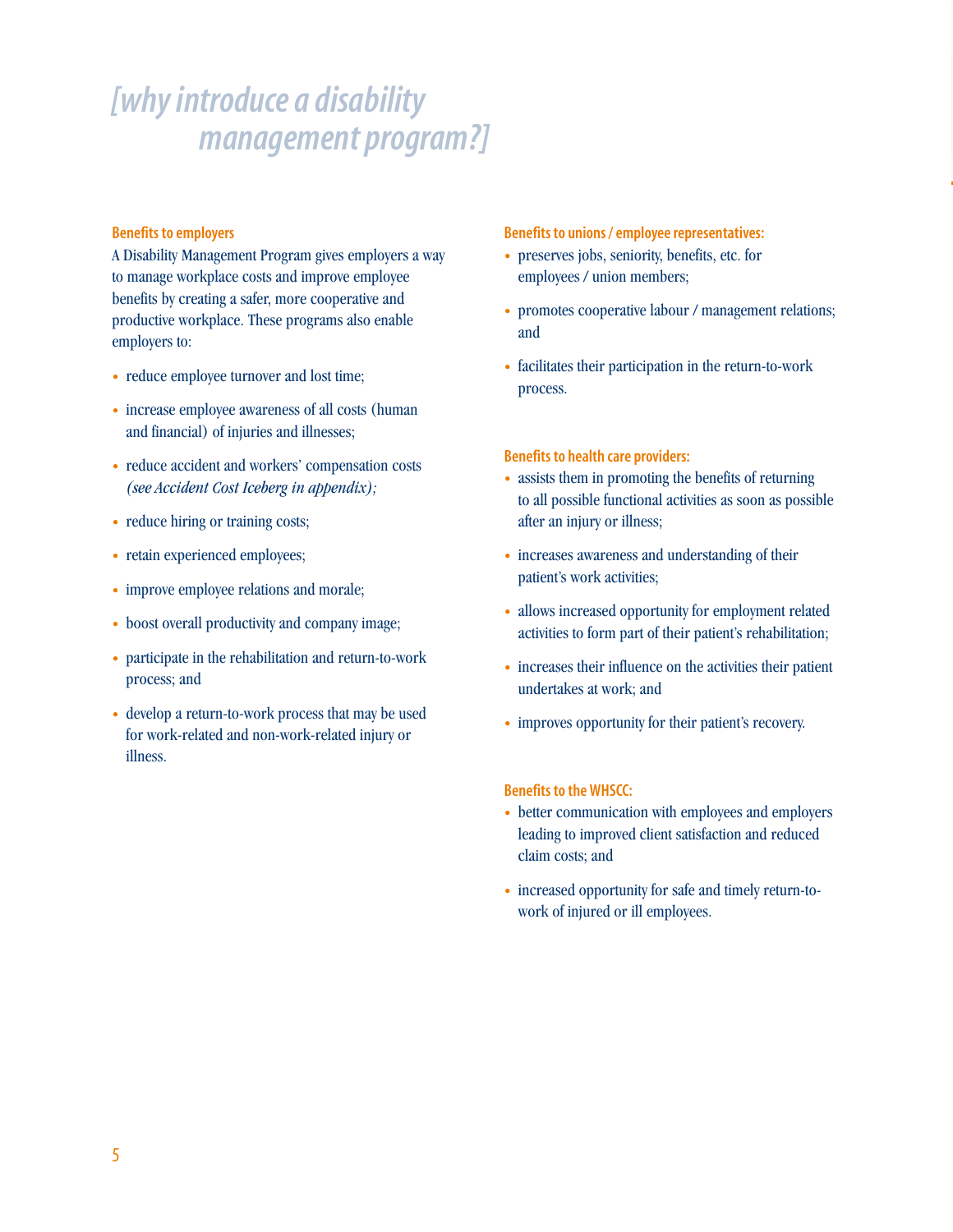# *How to Develop a Disability Management Program*

### HOW TO DEVELOP A DISABILITY MANAGEMENT PROGRAM

With commitment and joint participation of both the employer and the employees, a Disability Management Program can be established in an organization of any size.

### Step 1 – Establish management commitment and support

It is important to confirm management commitment to program development. This should also include senior union representatives where appropriate. Management commitment may be demonstrated by:

- emphasizing early intervention and assistance;
- supporting joint labour / management involvement in program development;
- centralizing responsibility through a return-to-work coordinator;
- modifying workplace accommodations to remove employment barriers;
- identifying transitional return-to-work options;
- adopting benefit plans that promote early and safe return-to-work;
- educating stakeholders on the topic of Disability Management; and
- providing assistance to the program development team as needed.



Step 2 – Select a program development team A program development team of two or more members, preferably jointly representative of labour and management, should be selected. This group will:

- provide input into the selection of the return-to-work coordinator;
- review the workplace accident / illness history (profile);
- develop a policy and procedure manual, (see Step 5) for details);
- arrange for job analysis to be completed;
- create an information package to educate employees on the program; and
- identify criteria to be used for program evaluation.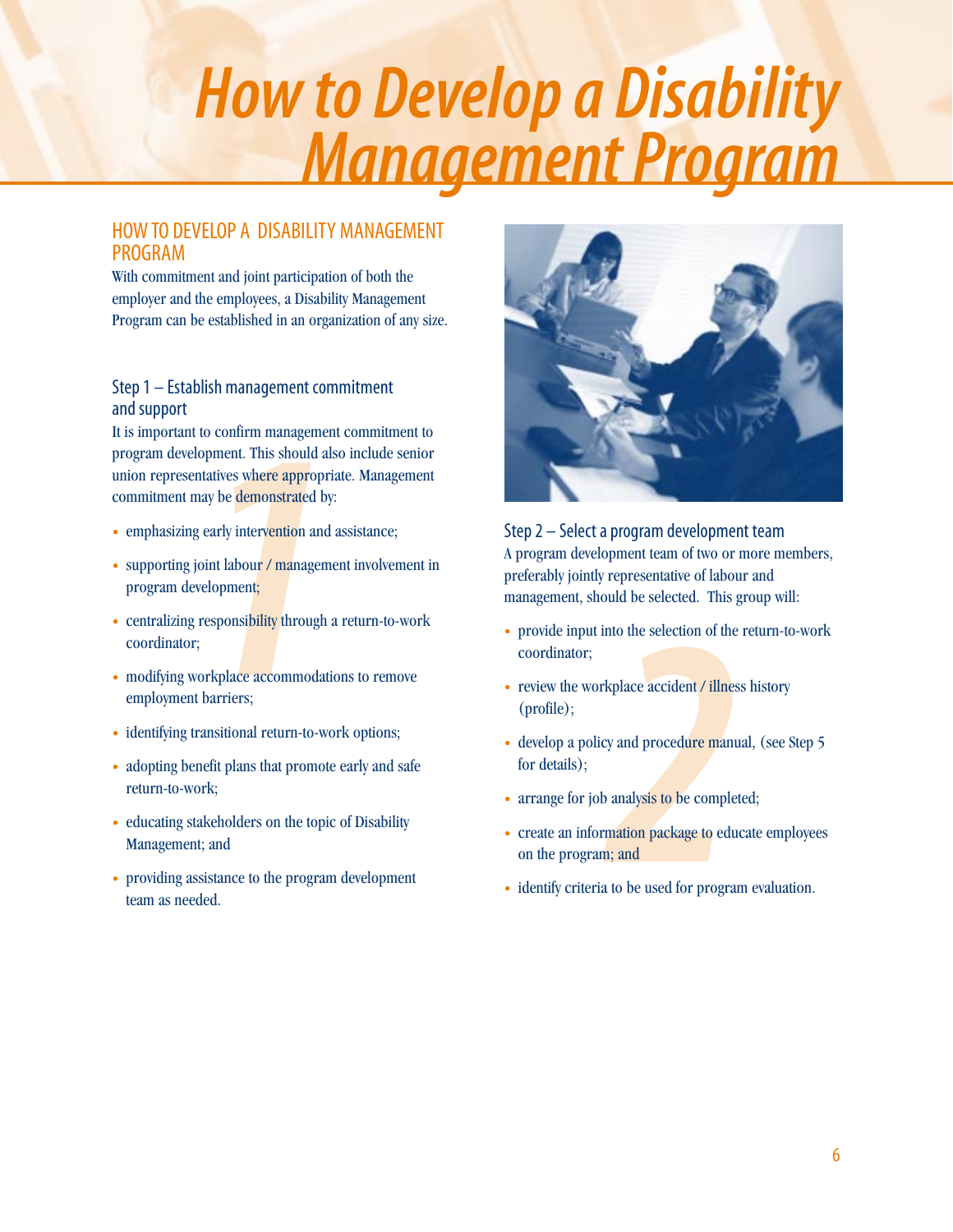### Step 3 – Select a workplace coordinator

Frame A cooperative applement of the success of any<br>gram. A cooperative applement of the phelpful and is encouraged<br>and be someone who is:<br>tho has the respect of the ble) and management;<br>e different jobs within<br>gh educatio This step is critical for the success of any Disability Management Program. A cooperative approach, using input from the team to help select the individual for this position, is often helpful and is encouraged. The coordinator should be someone who is:

- objective and who has the respect of both union (where applicable) and management;
- familiar with the different jobs within the workplace;
- qualified through education and training to carry out the duties of the position; and
- able to coordinate return-to-work activities and work in a collaborative manner with all stakeholders.

It is important to remember that the coordinator's responsibilities can be assigned to an existing employee, or to a newly created position.

### *A Disability Management Program can be established in an organization of any size.*

### Step 4 – Complete a workplace profile

It is important to complete an analysis of the workplace to gain an understanding of the accident / illness history and return-to-work practices. This is useful both in terms of identifying the workplace strengths and weaknesses, as well as for evaluation purposes.

When developing a workplace profile, it is important to consider:

- the workplace approach to re-integration of employees following injury or illness;
- the types of assistance presently available to employees returning to work;
- accident, injury or illness statistics, including the following:
	- annual number of accidents (consider 3-5 year history);
	- types of injuries and illnesses;
	- days lost due to injury or illness;
	- numbers of employees involved;
	- lost-time and no lost-time claims filed;
	- accident cost experience;
	- high-risk occupations;
- details on injuries and occupational diseases, such as the following:
	- nature of injury or disease;
	- part of body;
	- source of injury or disease; and
	- event or exposure.

Finally, based on the findings, determine the level of support required for program implementation.

*4* The return-to-work coordinator will use this information to determine the number and type of physical restrictions that will most likely need to be accommodated. In addition, the information gained may be used to help identify accident prevention measures, and to establish a baseline for tracking program success.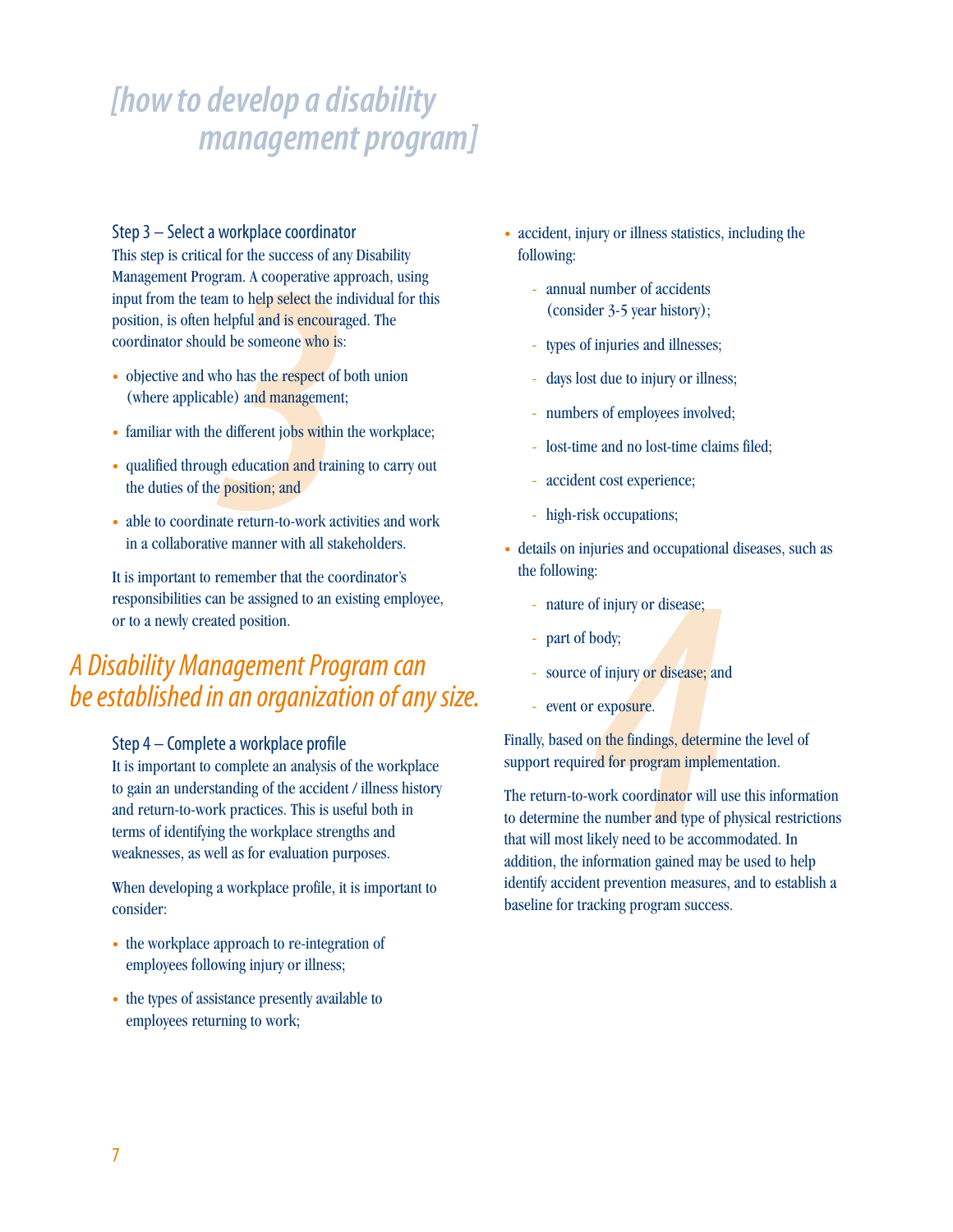France Sand procedures<br>
the fair and consistent to<br>
promote the program,<br>
promote the program,<br>
promote the program,<br>
promote the program,<br>
ive manual will include<br>
following topics:<br>
short (also called a miss<br>
pjectives;<br> Step 5 – Develop a policy and procedure manual Documented policies and procedures provide guidance and facilitate the fair and consistent treatment of employees returning to work after an injury or illness. They also help promote the program, and reflect the workplace approach to an early and safe return-to-work. A comprehensive manual will include sections addressing the following topics:

- policy statement (also called a mission statement);
- goals and objectives;
- eligibility criteria;
- roles and responsibilities;
- program administration details/procedures;
- dispute resolution process; and
- program evaluation methods.

#### Step 6 – Analyze job tasks

For the purposes of developing a Disability Management Program, job task analysis is defined as the collection of information concerning work tasks to enable a step-bystep comparison of the demands of the job tasks with the capabilities of the employee. Job task analyses form an integral part of any workplace Disability Management Program, and the information gained is critical when developing appropriate return-to-work options for injured or ill employees.

Allen in the solution of relationships and materials handled collection of relations;<br>
Fig. 3. These forms allo<br>
duding:<br>
Fig. 3. The solutions;<br>
and materials handled conditions and hazards to<br>
deconditions and hazards to When completing job task analysis for use in a Disability Management Program, it is often helpful to use forms designed for this purpose. One such form is included at the back of this booklet. These forms allow the systematic and organized collection of relevant data on individual jobs, including:

- work schedule;
- essential job functions;
- equipment, tools and materials handled;
- environmental conditions and hazards to which the worker may be exposed;

### **SAMPLE POLICY/MISSION STATEMENT\*:**

(company name) and (union name) recognize the responsibilities of both the company and the union towards disabled employees. The Disability Management Program is committed to providing an early return to productive employment for employees disabled through occupational or non-occupational injury or illness. The Disability Management Program will assist employees in achieving a timely and effective rehabilitation, while maintaining their personal dignity and financial stability. Additionally, this program will provide an effective means of managing health and disability related costs. This policy is intended to achieve effective disability management by ensuring: prevention, early intervention, ongoing case management and meaningful work consistent with the employee's physical capabilities without risk of re-injury or risk to others. Participation will not prejudice receiving the rights negotiated under the collective agreement.

*\* Source: Policy Statement for disability management, The Fort St. John Division of Canfor, 1997*

For additional information and examples, please refer to the REHADAT Database available through NIDMAR's Web site: *www.nidmar.ca*.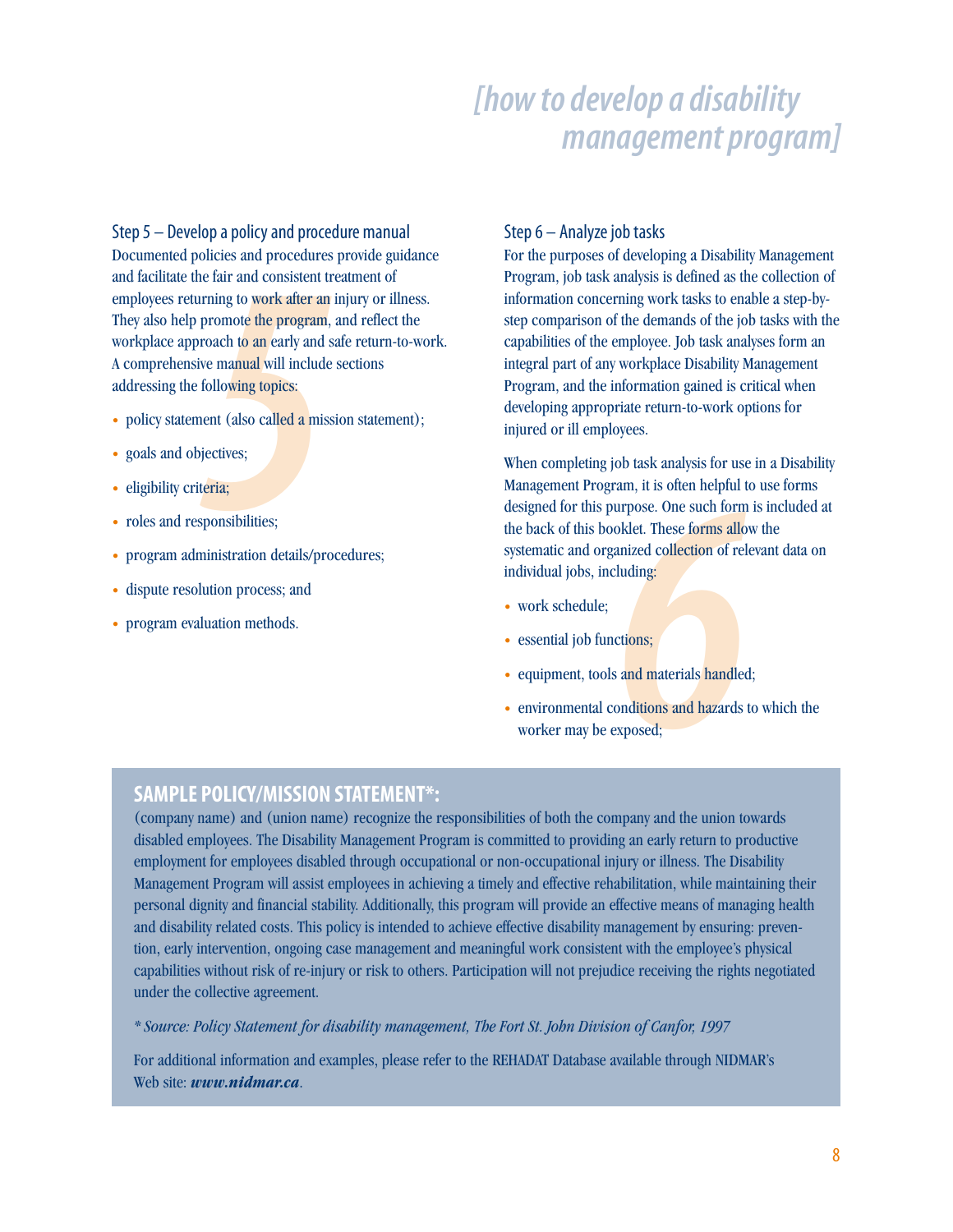### [step 6 cont'd.]

- personal protective equipment required;
- duration and frequency of tasks performed;
- physical functions and activities required, such as the following:
	- lifting
	- bending
	- twisting
	- sitting
	- standing
	- walking
- critical worksite measurements; and
- modification and accommodation options available.

Within a Disability Management Program, job task analyses are used to:

- examine an employee's current job to ensure he can carry out the various tasks safely and effectively;
- determine whether a new job to which an injured employee might be transferred for accommodation – is appropriate;
- provide information about physical job requirements for the employee's treatment providers;
- provide relevant information when modifying jobs, thereby ensuring an appropriate match with the abilities of the employee; and
- develop an inventory of job tasks for use when implementing individual return-to-work plans.

Franchise Contract of the Contract of the Contract of Contract of Contract of Contract of Contract of Contract of Contract of Contract of Contract of Contract of Contract of Contract of Contract of Contract of Contract of A simple job task analysis such as the one referred to here – for use in a Disability Management Program – can be conducted by any individual with basic training in this area. However, when more comprehensive and objective information is required, a formal job task analysis may need to be carried out by a qualified professional such as an Occupational Therapist, Physiotherapist, Kinesiologist or Occupational Health Nurse. This process will provide detailed and formally analyzed data on the physiological, psychological and environmental demands of the job and its tasks.

It is important to note that in addition to allowing a comparison of the physical demands of the job to the capabilities of the employee, job analysis also provides an opportunity to review workstations and work techniques. This assists with the identification of ergonomic risks or other hazards that need to be addressed to reduce the chance of injury in the future.

Remember – It is important that workers participate in their own job task analysis.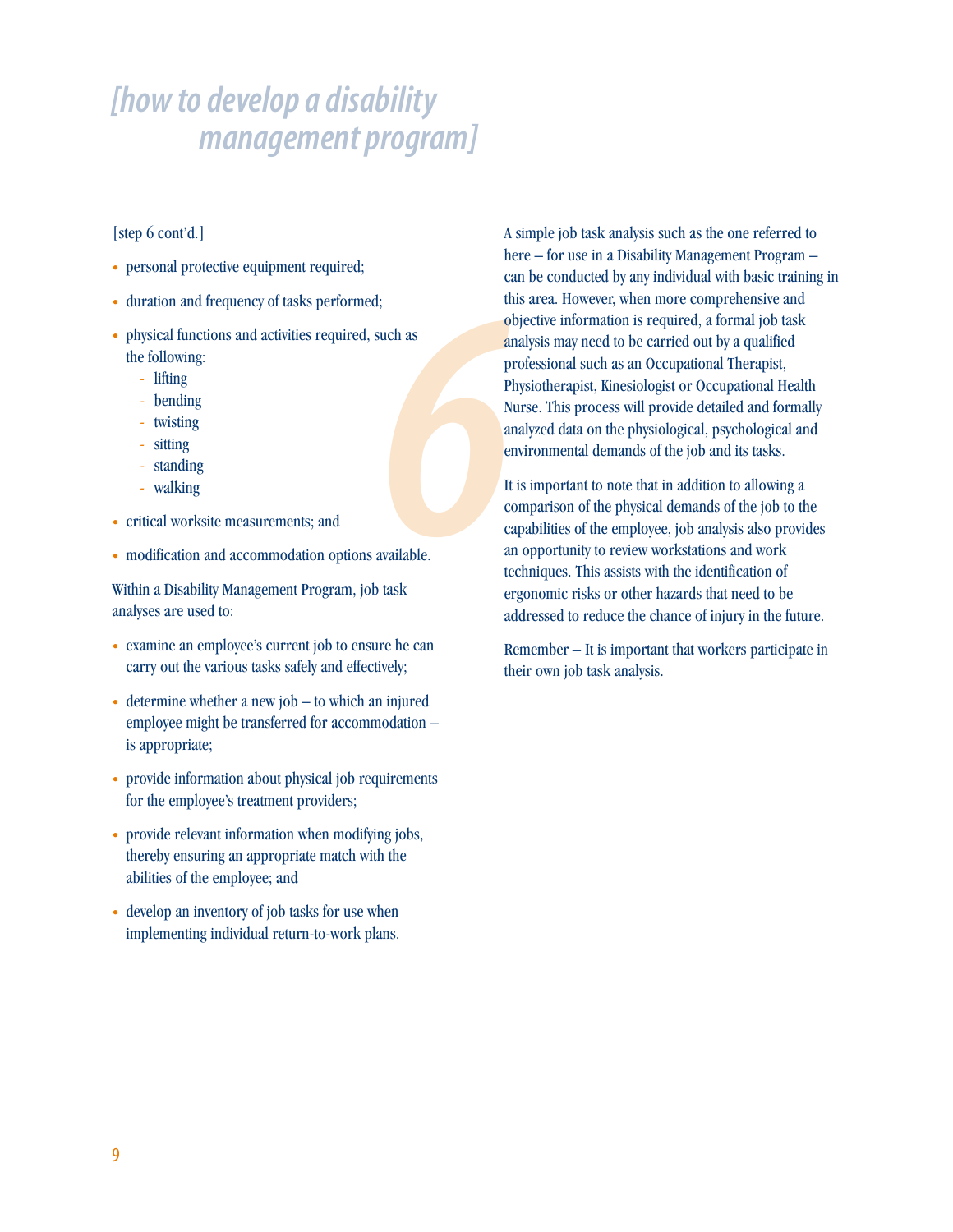### Step 7 – Identify return-to-work options The following are some points to consider.

- Job duties assigned must be productive and meaningful.
- The placement should be transitional and time limited, directed towards a full return to the pre-accident job whenever possible.
- Completed task analyses should be used to identify suitable job modifications or accommodation options.
- The placement should emphasize the employee's capabilities rather than his limitations.

When identifying return-to-work options the primary goal is to return the employee to his pre-accident position. The following options are often considered when establishing individual return-to-work plans:

**Gradual hours** – The process of gradual reintegration to the workplace through a structured increase in hours of work to improve workday tolerance.

**Assistive devices** – Any materials, devices or equipment used to eliminate or reduce the restrictions and limitations caused by an injury or illness.

*7* **Job modification** – Any change in the structure of duties that make up a job; may involve reorganization or elimination of tasks, physical changes to the work area and/or changes in the equipment used.

**Transitional work program** – A temporary accommodation to facilitate an injured or ill employee's safe transition to full employment hours and duties. The transitional work program may complement external treatment programs (physiotherapy, chiropractor) as appropriate.

#### **Summary of return-to-work options:**

- **1.** Same employer, same job full duties, full hours.
- **2.** Same employer, same job transitional return-towork program that includes the following:
	- a. gradual hours
	- b. temporary job modifications
	- c. temporary assistive devices
- **3.** Same employer, temporary different job full duties, full hours.
- **4.** Same employer, different job transitional returnto-work program that includes the following:
	- a. gradual hours
	- b. temporary job modifications
	- c. temporary assistive devices

In the event that the injured or ill employee has a permanent work restriction, the following options should be considered:

- **5.** Same employer, same job permanent accommodations including the following:
	- a. job modifications
	- b. assistive devices
- **6.** Same employer, different job permanent accommodations including the following:
	- a. job modifications
	- b. assistive devices
	- c. retraining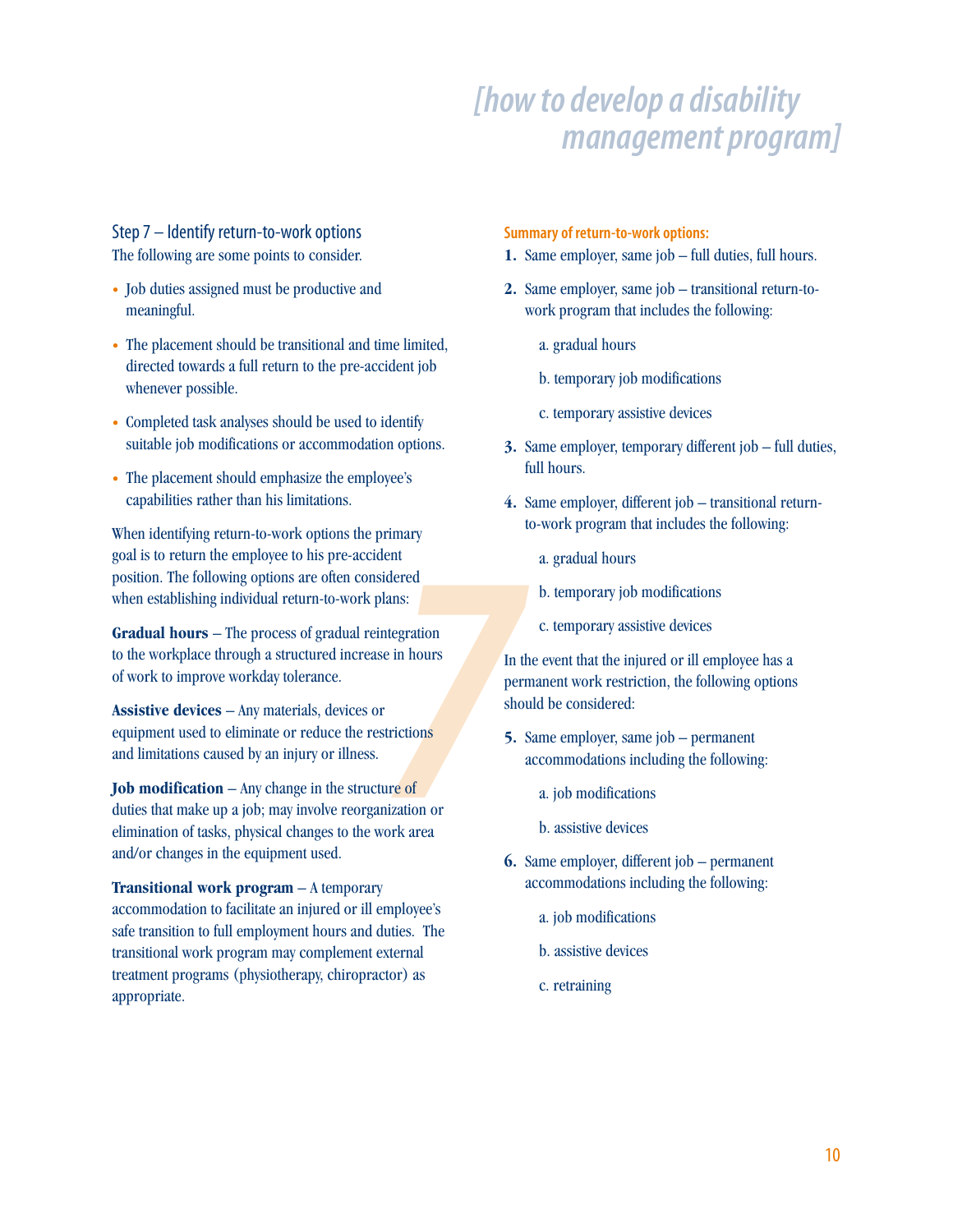### Step 8 – Create an information package and provide education sessions

*8* This helps to ensure all employees are aware of the program and how it may assist them should they become injured or ill. In addition, these sessions help to inform co-workers and supervisors about the needs of injured or ill employees returning to work.

Topics covered should include the following information:

- the impact of accidents;
- benefits of Disability Management Programs;
- roles and responsibilities of team members;
- employee responsibilities;
- assistance the employee may expect with his return-to-work;
- name of contact person; and
- the return-to-work process;

Use all opportunities for promotion, such as the following options:

- employee orientation sessions;
- posters and promotional materials;
- employee newsletters;
- in-service educational sessions;
- department meetings; and
- union meetings.

Remember – After implementing the Disability Management Program, ensure it is being monitored and evaluated on an ongoing basis. Adjustments and revisions should be made as appropriate.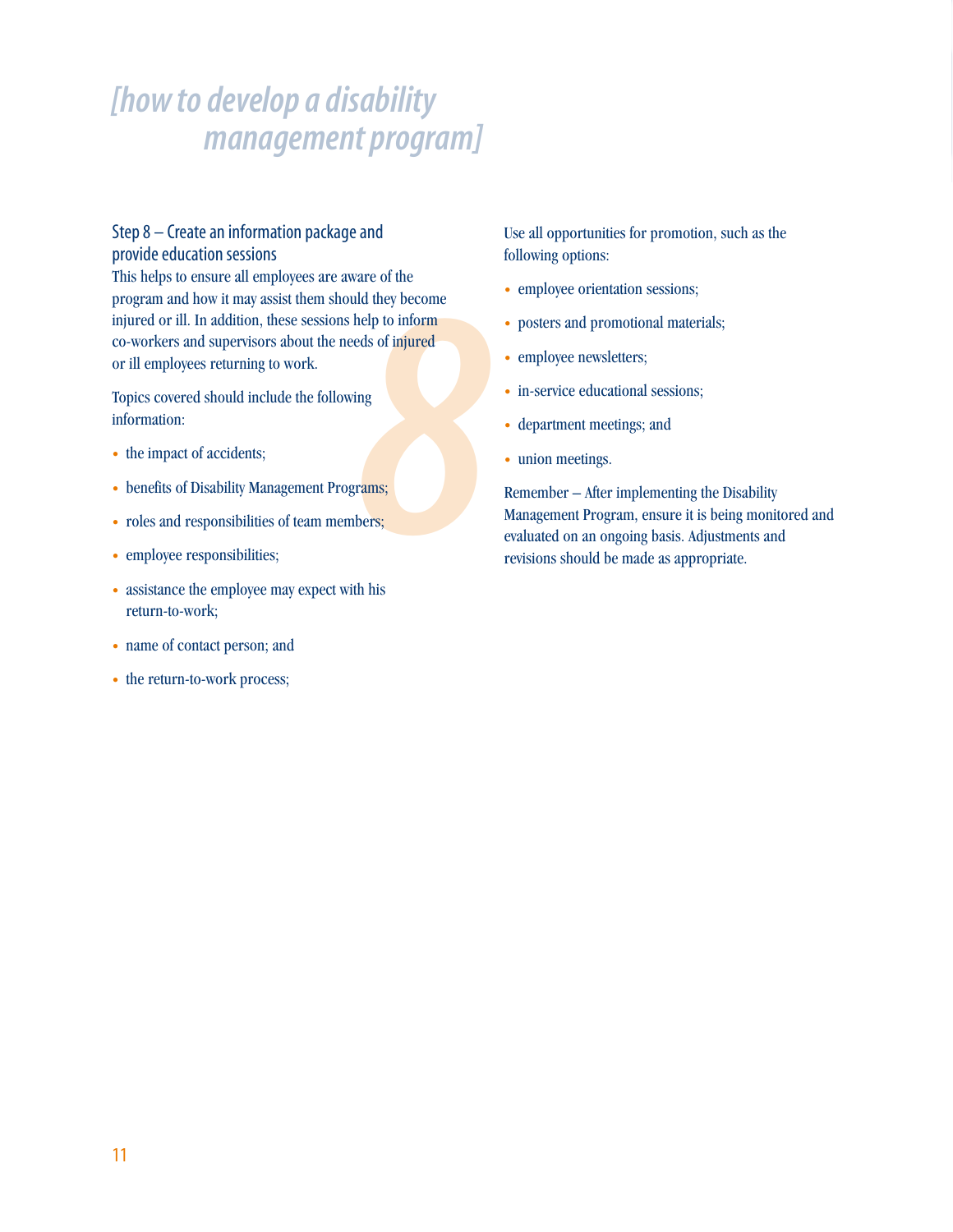## *Individual Return-to-Work Plans*

### INDIVIDUAL RETURN-TO-WORK PLANS

In the case of workplace accidents the employer must ensure immediate first aid and/or medical assistance to the injured worker. In addition, both the employee and the employer must report the accident to the WHSCC. The accident should be investigated and recommendations to prevent further occurrences should be identified and acted upon.

The return-to-work coordinator is the workplace representative who will direct the return-to-work activities. The coordinator should be familiar with the employees, their work environment and the tasks that they are performing. In cases where it is not possible for the employee to communicate with the coordinator prior to leaving the workplace, contact is arranged as soon as possible, usually within 24 hours. Support is offered on behalf of the employer and information is provided on benefits and return-to-work services. An expected return-to-work date is discussed, if appropriate, as well as completion of the Return-to-Work form (*see sample form at back of booklet)*.

The employee has a responsibility to fully participate in his treatment and the return-to-work plan by:

- attending medical appointments and following prescribed treatment;
- assisting with the development of his return-to-work plan; and
- participating in the plan and maintaining regular contact with the coordinator.

Health care providers play a crucial role in return-towork programs. Their input is important with respect to identifying the employee's functional abilities and limitations, as well as providing a prognosis for recovery and recommendations for return-to-work planning.



Unions and employee representatives contribute by participating in the development of the return-to-work plan as well as representing the employee in matters of job security and re-employment options. They also serve an important role in providing education and promoting the benefits of Workplace Disability Management Programs.

In the case of an occupational injury or illness, the WHSCC may provide timely and effective case management services for the employee, ensuring that any return-to-work concerns are addressed. The WHSCC case manager plays a coordination role between the employee, the workplace coordinator, union representatives and health care providers. The case manager also advises the employee of his duties and responsibilities with respect to the claim, provides financial support as appropriate, arranges health and functional assessments as required, and provides vocational rehabilitation services when needed.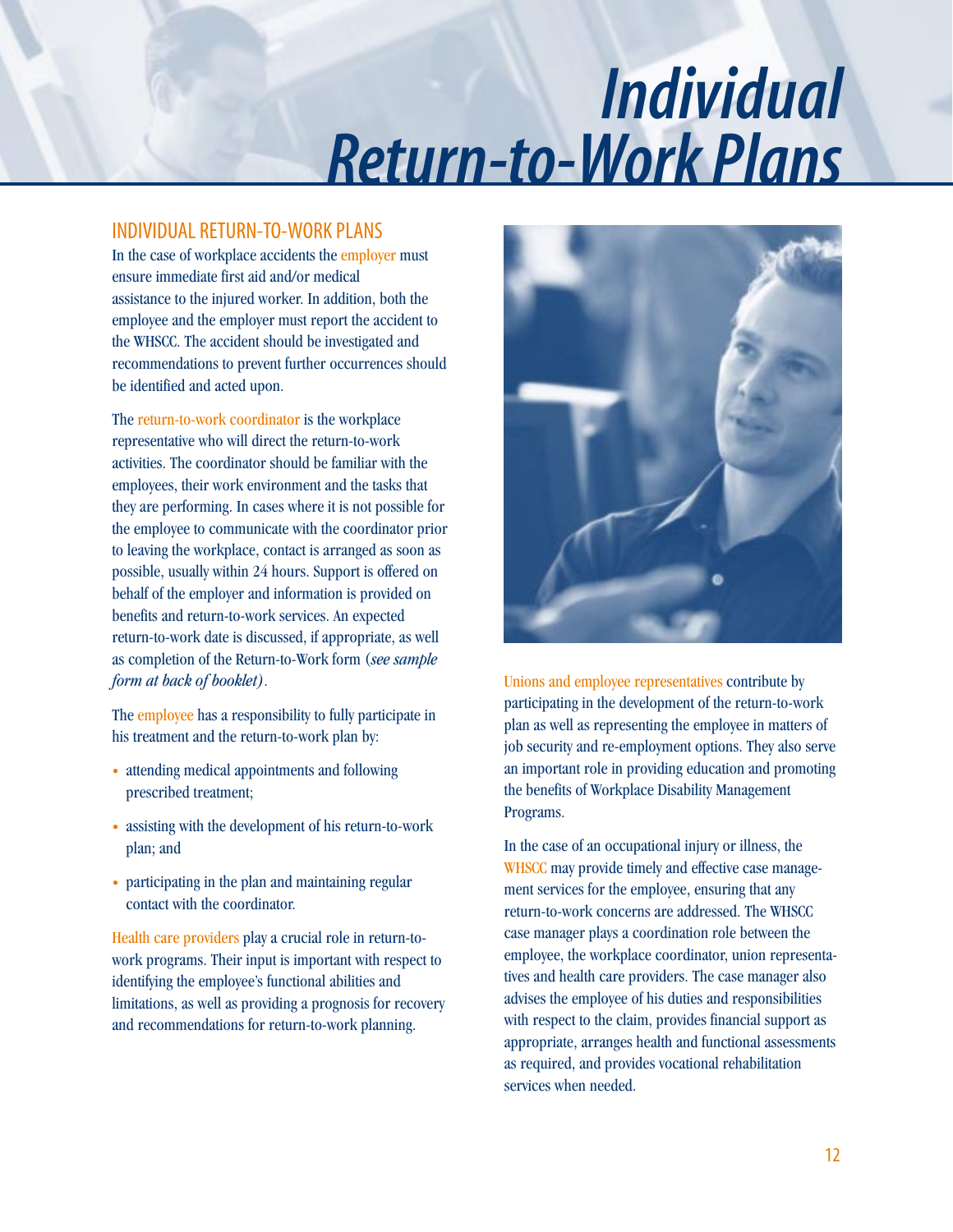## *Return-to-Work Process*

### STEPS IN THE RETURN-TO-WORK PROCESS

**111 IFLE KI**<br>
11 IFLE KI<br>
12 oyee should b<br>
12 to bring to hi<br>
10 dinator should<br>
12 oen complete<br>
12 receipt of the Whenever possible, following an injury or illness, the employee should be provided with a return-to-work form to bring to his health care provider. The coordinator should also send a job task analysis which has been completed on the employee's job.

demands, the<br>demands, the<br>soutlined un<br>fanagement P<br>riate return-to<br>to consider:<br>dically cleare<br>tolerate a full Upon receipt of the completed return-to-work form, the employee and the return-to-work coordinator will review the information and determine the most appropriate plan of action, based on the information and recommendations provided. Steps followed will include a review of the employee's functional information, along with the health care provider's recommendations, to determine whether a full return to work is appropriate. If yes, the employee resumes his duties. If the employee does not meet his job demands, the summary of return-to-work options outlined under Step 7 of "How to Develop a Disability Management Program" is reviewed to develop an appropriate return-to-work plan.

Here are some points to consider:

- Is the employee medically cleared to perform all job tasks but unable to tolerate a full shift?
- Is the employee cleared to perform some of his job tasks but not all tasks?
- Is the employee cleared to perform tasks that do not match the pre-accident or pre-illness position but match other temporary job postings in the workplace?
- Is the employee permanently restricted from his pre-accident duties?

The return-to-work coordinator is responsible to communicate the details of the plan, as appropriate, to all parties involved. Dependent upon who the information is to be shared with, a consent form may be required from the employee.

*3* Individuals who should be informed about details of the return-to-work plan include the employee's supervisor, the WHSCC case manager, and the treatment provider (usually the employee's physician). In cases involving private long term disability or sick leave benefit carriers, their case management personnel may also need to be advised.

re the employ<br>
intoring of his<br>
deline, an ave<br>
a period of si<br>
period of si<br>
period of the rive<br>
rker's function<br>
delines Once the employee has resumed working, ongoing monitoring of his progress is essential. As a general guideline, an average return-to-work program continues for a period of six to eight weeks, but this may vary depending on the entry level to the program (the worker's functional level upon commencement).

*f n f* **<b>***n f n f f <i>f smedient* **<b>***f f <i>f smedient <i>f <i>f***</del> <b>***<i>f <i>f***</del> <b>***<i>f <i>f <i>f***</del>** *<i>f***</del>** *<i>f <i>f**<i>f***</del>** *<i>f***</del>** *<i>f***</del>** *<i>f***</del> <b>***<i>f <i>f**<i>f***</del>** *<i>f***</del>** Ongoing communication with the employee, supervisor and treating physician (or other health care provider) is essential to monitor progress, and to immediately address any difficulties or concerns that arise.

Exercit that the health can<br>the health can<br>depend the health can<br>igation may be indicated, the section of the section<br>is section of the section of the section of the section of the section of the section of the section of In the event that the employee is not progressing, the return-to-work coordinator may need to obtain input from the health care provider to assist with establishing an alternate plan. In some cases, additional medical investigation may be required, or a functional evaluation may be indicated, to objectively determine the worker's abilities.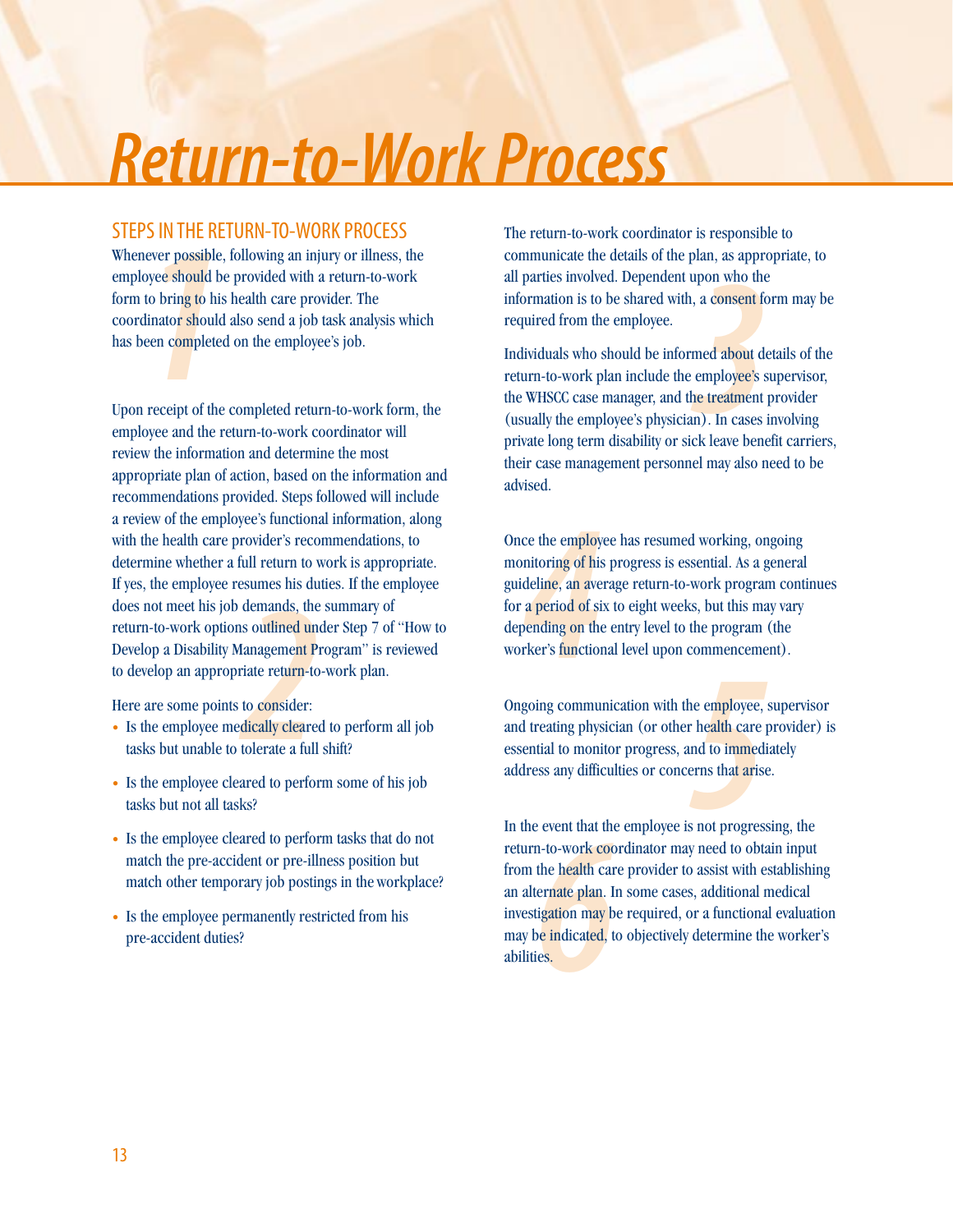## *Dispute Resolution*

### DISPUTE RESOLUTION

Inevitably, disagreements may arise between the stakeholders involved in any Disability Management Program. Establishing an approach for dispute resolution *before it occurs* is important and allows the parties to deal effectively with problems as they emerge. To facilitate effective conflict resolution, it is advisable to have a formal dispute resolution policy in place.

Listed below is an example of a dispute resolution policy available from REHADAT Canada. For additional information and examples, please refer to the REHADAT Database available through NIDMAR's Web site: *www.nidmar.ca*.

### Dispute Resolution Policy\*

It is the responsibility of the joint committee to address disputes using the procedure outlined below.

- **1.** Review policy and procedures. Make corrections where errors have occurred.
- **2.** If a dispute arises within the committee, review goals and program objectives. All issues will be resolved through consensus. If necessary, outside assistance may be sought from a mutually agreed-upon source.



- **3.** In the case of a dispute in medical assessments or reports, the committee will seek the opinion of an independent health care professional. Based upon this medical and physical assessment, the Disability Management Committee will make the final decision.
- **4.** Seniority and contractual disputes will be referred to the local union plant committee and management personnel.

*\*Paraphrased from a policy statement for disability management, The Fort St. John Division of Canfor, 1997*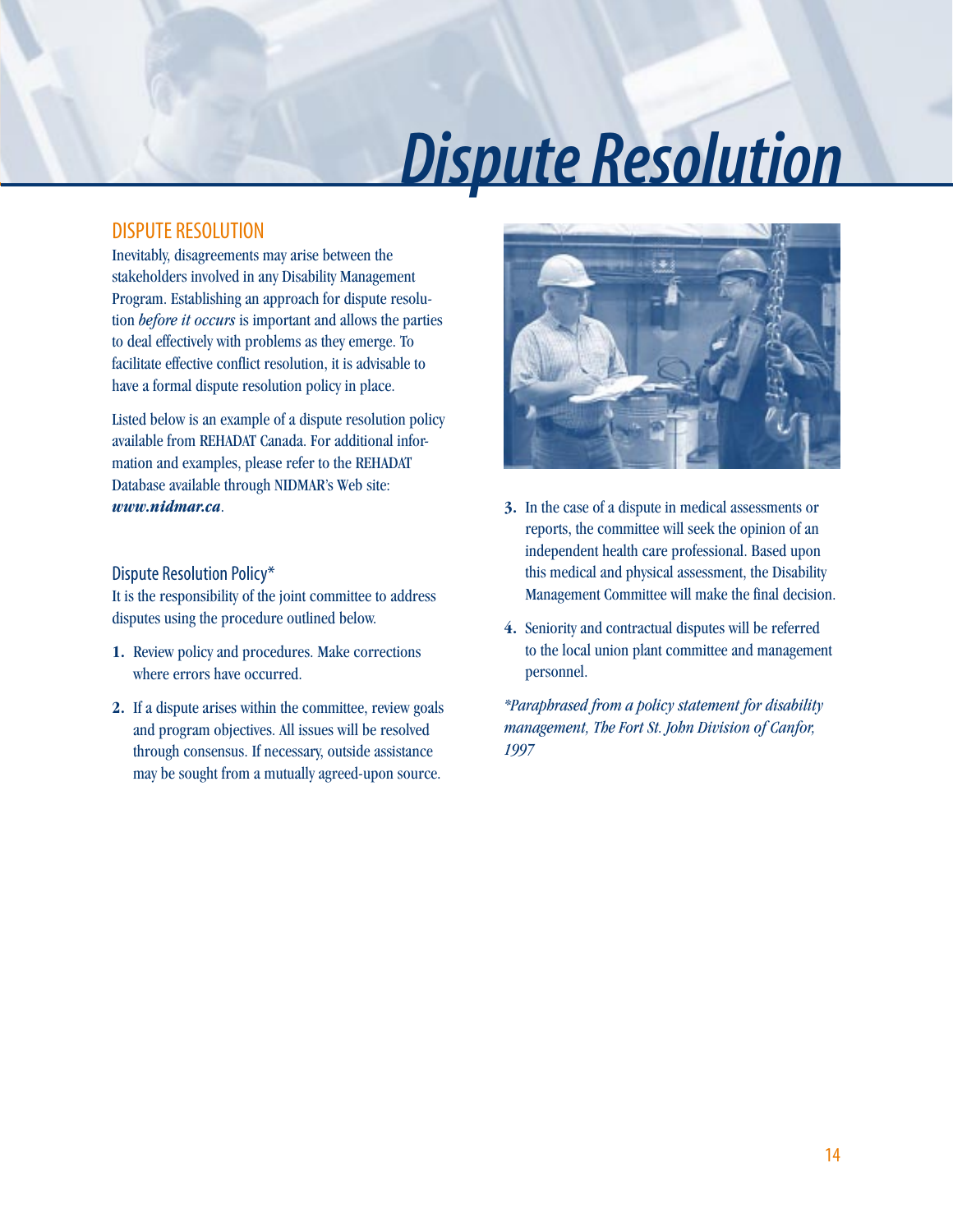## *Using Job Task Analysis and Return-to-Work Forms*

### USING JOB TASK ANALYSIS AND RETURN-TO-WORK FORMS

Completion of job task analyses is important in the development of a Workplace Disability Management Program. Once a number of analyses are completed, the information collected becomes a "job bank" which contains important information on: the schedule, job functions, equipment and materials handled, environmental conditions and hazards, and physical demands of the various jobs within the company or organization. Having an inventory of completed job task analysis forms – covering all critical jobs – is an important first step to begin the process of identifying a safe return-to-work plan for injured or ill employees.

*Having an inventory of completed job task analysis forms – covering all critical jobs – is an important first step to begin the process of identifying a safe return-to-work plan for injured or ill employees.*

> Before proceeding with the development of a return-towork plan, information is required on the employee's current functional abilities. An effective way of obtaining this information is through the use of a return-to-work form. Once completed by the health care provider, the return-to-work form will provide the coordinator with information needed to compare the employee's



functional abilities – post injury or illness – to his pre-accident job duties. The return-to-work form specifically requests from the treatment provider information about the worker's functional abilities and limitations, thereby helping to determine the most appropriate return-to-work plan.

Ideally, a job task analysis form (of the affected employee's position) will accompany the return-to-work form sent to the health care provider. This enables the treatment provider to better understand the employee's job demands.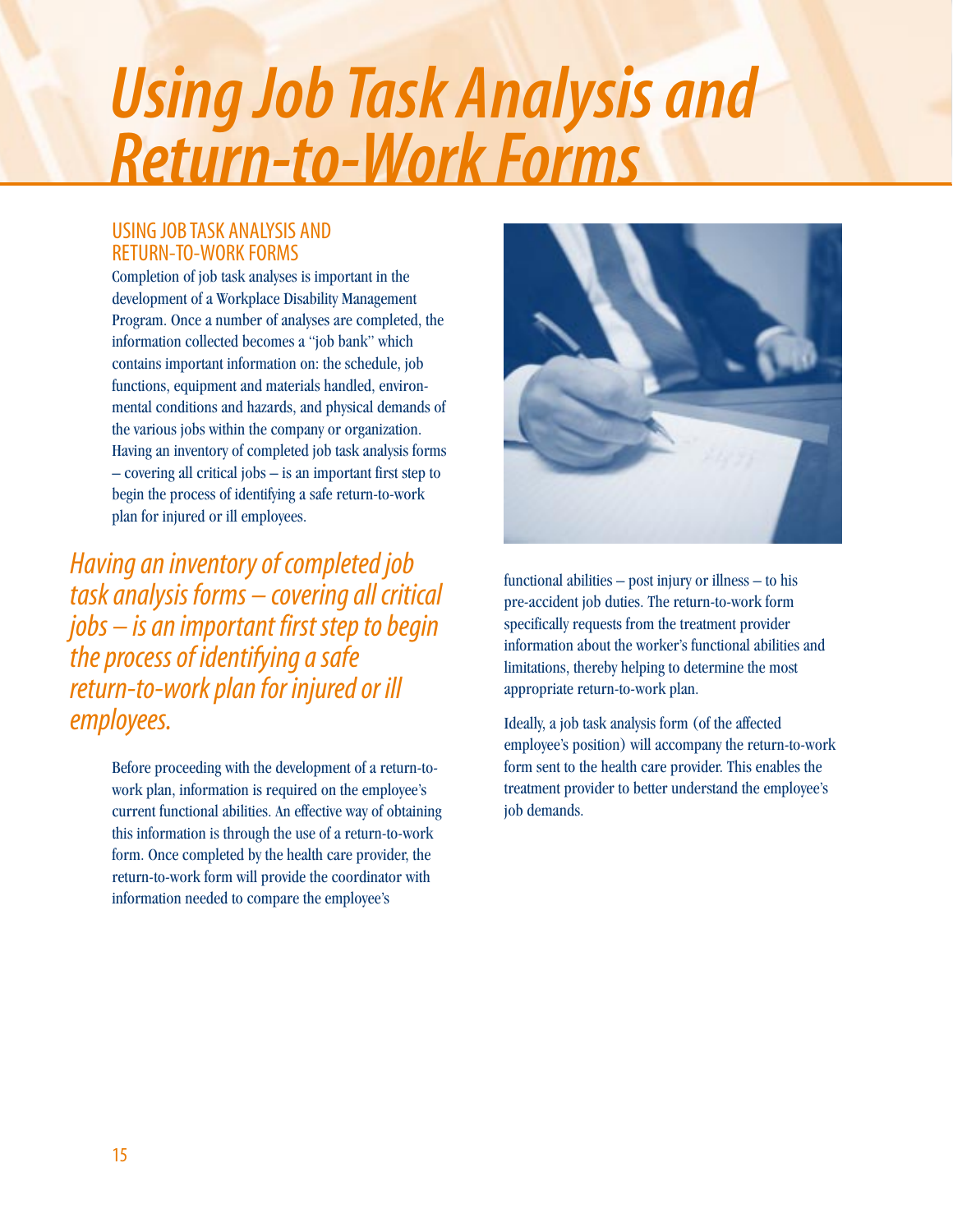## *Key Points for Success*

### KEY POINTS FOR SUCCESS

- Develop a list of clear steps to follow.
- Encourage communication among all partners in the process.
- Set up a contact schedule to monitor the progress and needs of the injured or ill employee.
- Evaluate the Disability Management Program on a regular basis.

*The key to the success of any Disability Management Program is creating a partnership among all stakeholders, and having a shared commitment to the goal of returning injured or ill employees to suitable employment in a safe and timely manner.*

- Present the Disability Management Program as part of a benefit package.
- Identify return-to-work opportunities early in the process.
- Be positive and flexible: focus on capabilities rather than disabilities.
- Promote a cooperative workplace environment.
- Maintain contact with all partners and encourage participation.
- Make sure the return-to-work tasks are appropriate for the employee's capabilities.
- Have the employee assist in identifying suitable work.
- Use the joint health and safety committee as a resource.
- Ask the WHSCC for assistance.

For more information and assistance on setting up a Workplace Disability Management Program, call 1 800 222-9775 or your local WHSCC office and ask to speak with the Regional Director.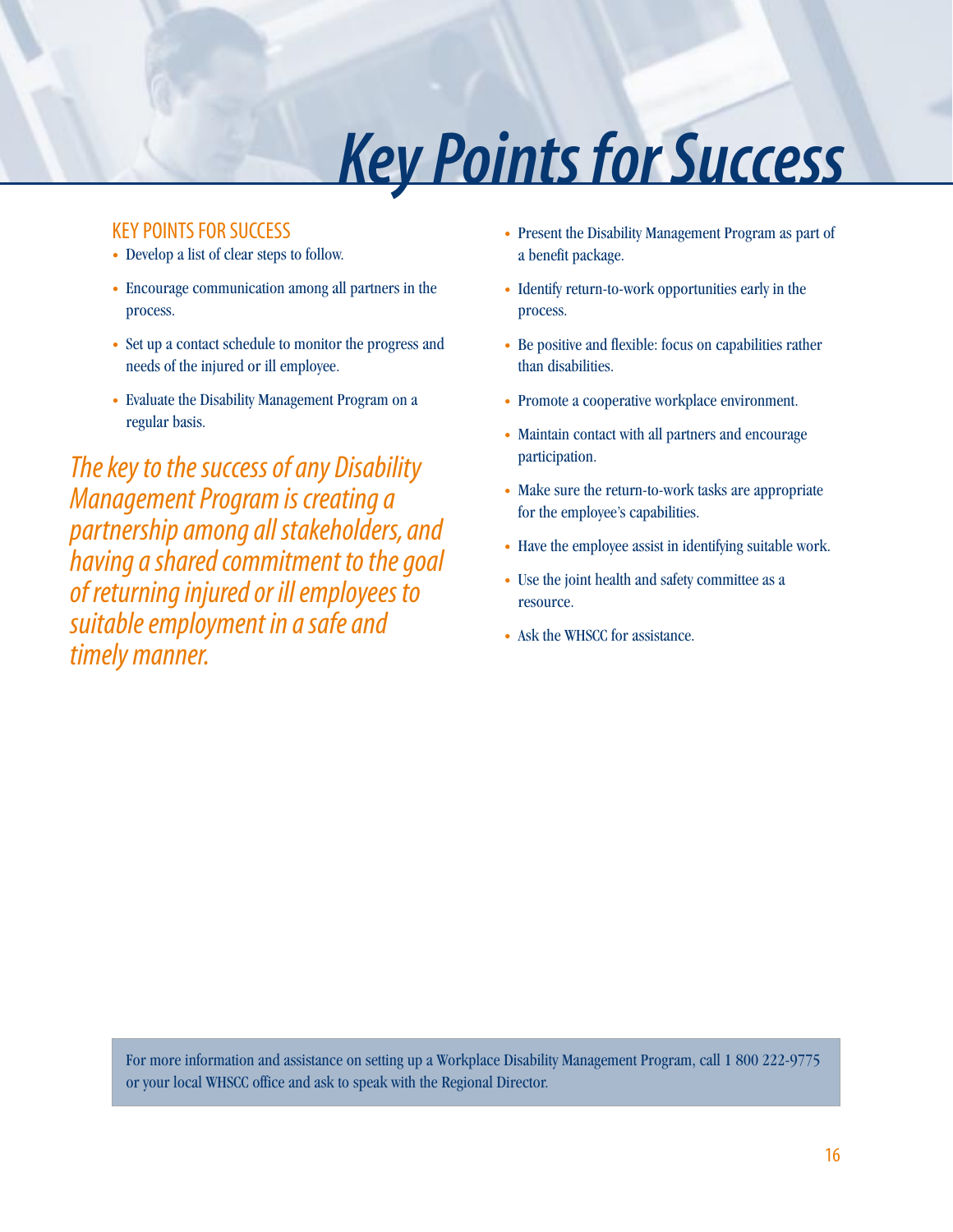## *FAQ's*

### FREQUENTLY ASKED QUESTIONS

### Who will pay the injured worker during the return-to-work plan?

Employers are encouraged to maintain the injured worker on regular salary and benefits during the implementation of the return-to-work plan. Remember that each individual return-to-work plan will have a schedule of specific time frames, with appropriate tasks assigned to those times. Past experience has shown that when injured workers are treated like their non-injured co-workers in all ways, including pay level, they are motivated to resume regular employment tasks earlier.

If the employer is unable or unwilling to maintain the injured worker's salary level during the return-to-work plan, the WHSCC may continue paying the worker. Generally, this is arranged between the coordinator and the WHSCC case manager on a case-by-case basis prior to the commencement of the program.

*Past experience has shown that when injured workers are treated like their non-injured co-workers in all ways, including pay level, they are motivated to resume regular employment tasks earlier.*

### How can I afford to implement a Disability Management Program?

Workplaces which have successfully implemented Disability Management Programs report significant reductions in both short-term and long-term disability claims. The savings in both human and financial terms are substantial. While the financial benefits may not be obvious during the first year of the program's implementation, overall cost savings can be clearly identified through yearly claim cost comparisons.

### Can the WHSCC or the employer force an injured worker back to work?

No, neither the WHSCC nor the employer can force an injured worker back to work. A suitable return-to-work plan must be developed for, and with the cooperation of, the injured worker. Workers are expected to participate fully in their rehabilitation programs and failure to do so may result in the suspension or reduction of loss of earnings benefits. Therefore, once it has been determined that the return-to-work plan is appropriate, the injured worker has a responsibility to carry out the plan.

Can a return-to-work plan be altered once it begins? Yes, when changes are required, all members of the return-to-work team must maintain open lines of communication. Everyone must be fully aware of the intended modifications and these must be clearly outlined, including time frames for completion.

What happens if the return-to-work team is unable to identify alternate, suitable work for the worker? Case management team members at the WHSCC are skilled in assisting workplaces to identify transitional and alternate employment options for injured workers. In particular, occupational therapists can provide expertise on job and workplace modification as well as gradual re-employment programs.

In the event that suitable employment opportunities are not available with the pre-accident employer, the rehabilitation specialist may assist injured workers to identify employment with a different employer. In addition, skill development and/or formal training may be necessary to prepare the worker for suitable alternate employment.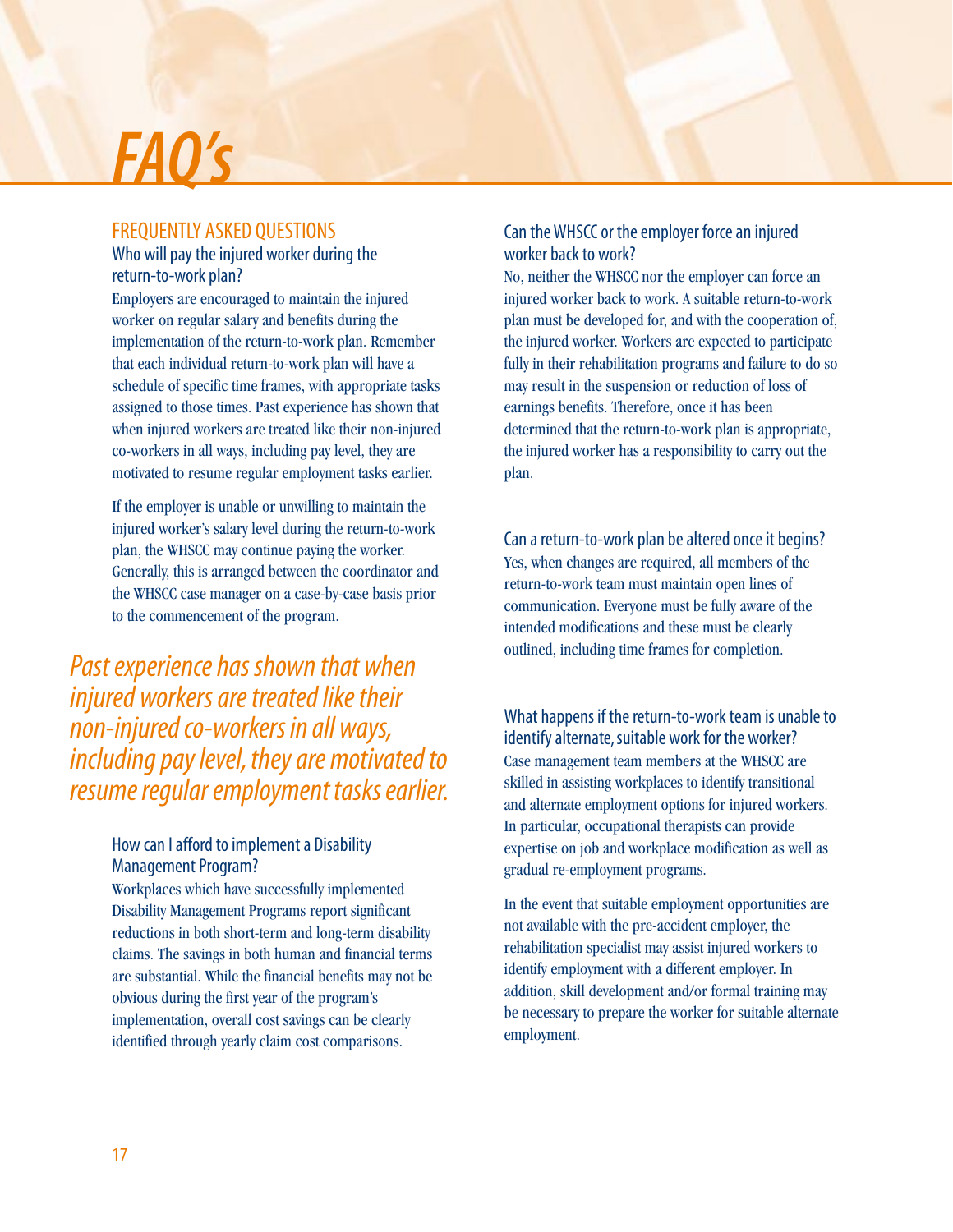### *[faq's]*

#### Does a Disability Management Program replace WHSCC case management services?

No, workplace-based Disability Management Programs do not replace the WHSCC's case management services. However, in conjunction with the WHSCC case management process, a Disability Management Program will facilitate the prompt and safe return-to-work of employees in your workplace should an injury occur. WHSCC staff will continue to act as a resource to your workplace and will provide assistance as needed throughout the return-to-work process.

### How can the employer assist the worker in obtaining early access to physiotherapy and chiropractic treatment?

The WHSCC cannot authorize physiotherapy and chiropractic treatments unless the claim has been accepted as a work-related injury. This may pose a problem for some workers who need treatment but are unable to pay for it themselves. Employers can help by agreeing to pay the cost of physiotherapy and chiropractic treatments directly to the clinic until the WHSCC has made its adjudication decision.

*Human Rights legislation requires the employee with the disability, as well as his union (if applicable), to co-operate and participate in the accommodation process.*

#### What are the employer's legal requirements to re-employ a disabled employee?

The duty to accommodate injured and disabled workers is a legal obligation that stems from provincial and federal human rights legislation, as well as Supreme Court of Canada rulings. Employers and unions in New Brunswick are required to make every reasonable effort, short of undue hardship, to accommodate an employee covered by a protected ground of discrimination within human rights legislation, which includes physical or mental disability. This duty applies to employers of all sizes and is not time limited.

Human Rights legislation requires the employee with the disability, as well as his union (if applicable), to co-operate and participate in the accommodation process. However, the primary responsibility rests with the employer because it has the ultimate control over the workplace. The duty to accommodate requires an employer to determine whether existing positions can be adjusted, adapted or modified for the employee, or whether there are other positions in the workplace that may be suitable. To help prove an employer's accommodation efforts were genuine, a four-step process is used:

- **1.** determine if the employee can perform his existing job "as is";
- **2.** if not, determine if he can perform his existing job in a modified or "re-bundled" form;
- **3.** if not, determine if he can perform another job in its existing form; and
- **4.** if not, determine if he can perform another job in a modified or "re-bundled" form.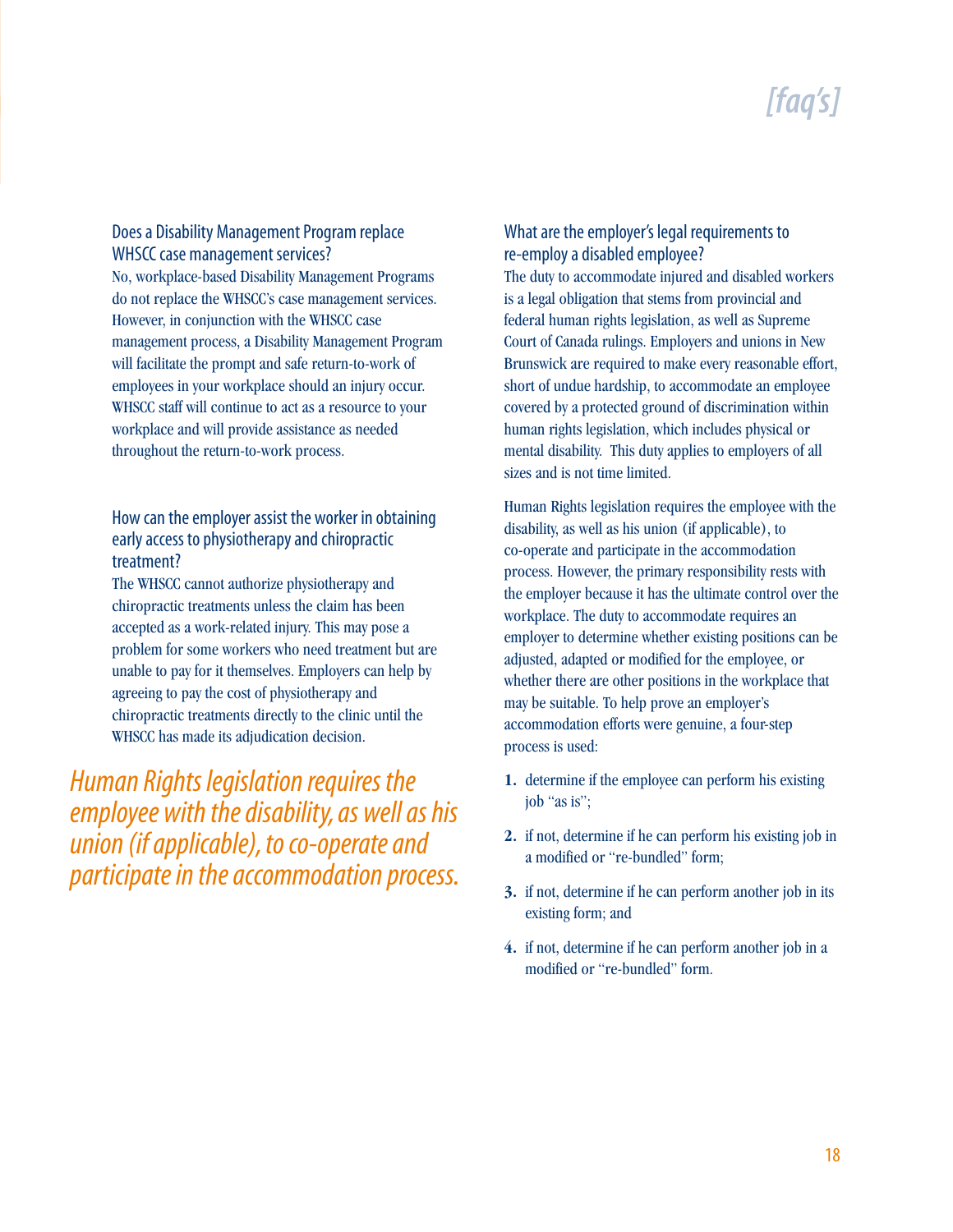### *[faq's]*

In New Brunswick, when the disability is caused by an accident or illness covered under the provincial *Workers' Compensation Act,* there are additional legislative requirements to accommodate the worker. Re-employment provisions, outlined below, can be found in section 42.1 of the *Workers' Compensation Act.*

- Employers with at least 10, but fewer than 20 employees, where a worker, other than one doing construction work in the construction industry, has been employed by the employer for at least one year, shall permit the worker to resume employment in his pre-accident, or equivalent, position – with no decrease in pay and no loss of seniority or benefits – for a period of one year from the date the worker became entitled to compensation payments.
- Employers with 20 or more employees, where a worker, other than one doing construction work in the construction industry, has been employed by the employer for at least one year, shall permit the worker to resume employment in his pre-accident, or equivalent, position – with no decrease in pay and no loss of seniority or benefits – for a period of two years from the date the worker became entitled to compensation payments.
- If, in the opinion of the Commission, the worker is unfit for the pre-accident position, the employer shall permit the worker to resume work in suitable employment that may become available, with no loss of seniority or benefits. The employer is bound by this requirement for a period of either one or two years, depending on the size of the workforce (10-20 employees  $= 1$  year / 20 or more employees  $=$ 2 years). Workers doing construction work in the construction industry are covered under a separate section.
- Within the time frames specified above no employer shall dismiss, suspend, lay off, penalize, discipline or discriminate against a worker because the worker suffered a personal injury by accident which is covered by the *Workers' Compensation Act.*
- Where there is a conflict between section 42.1 and a provision of a collective agreement that is binding on an employer, or the policies and practices of an employer that apply to the worker, and the legislation contained in section 42.1 provides the worker greater rights, that legislation shall prevail.

**Note:** The provisions of section 42.1 are considered to be included within the *Employment Standards Act* and are enforced in accordance with that *Act.*

\* This information is provided as an overview of the referenced section of the *Workers' Compensation Act* only; please see applicable sections of the legislation for details.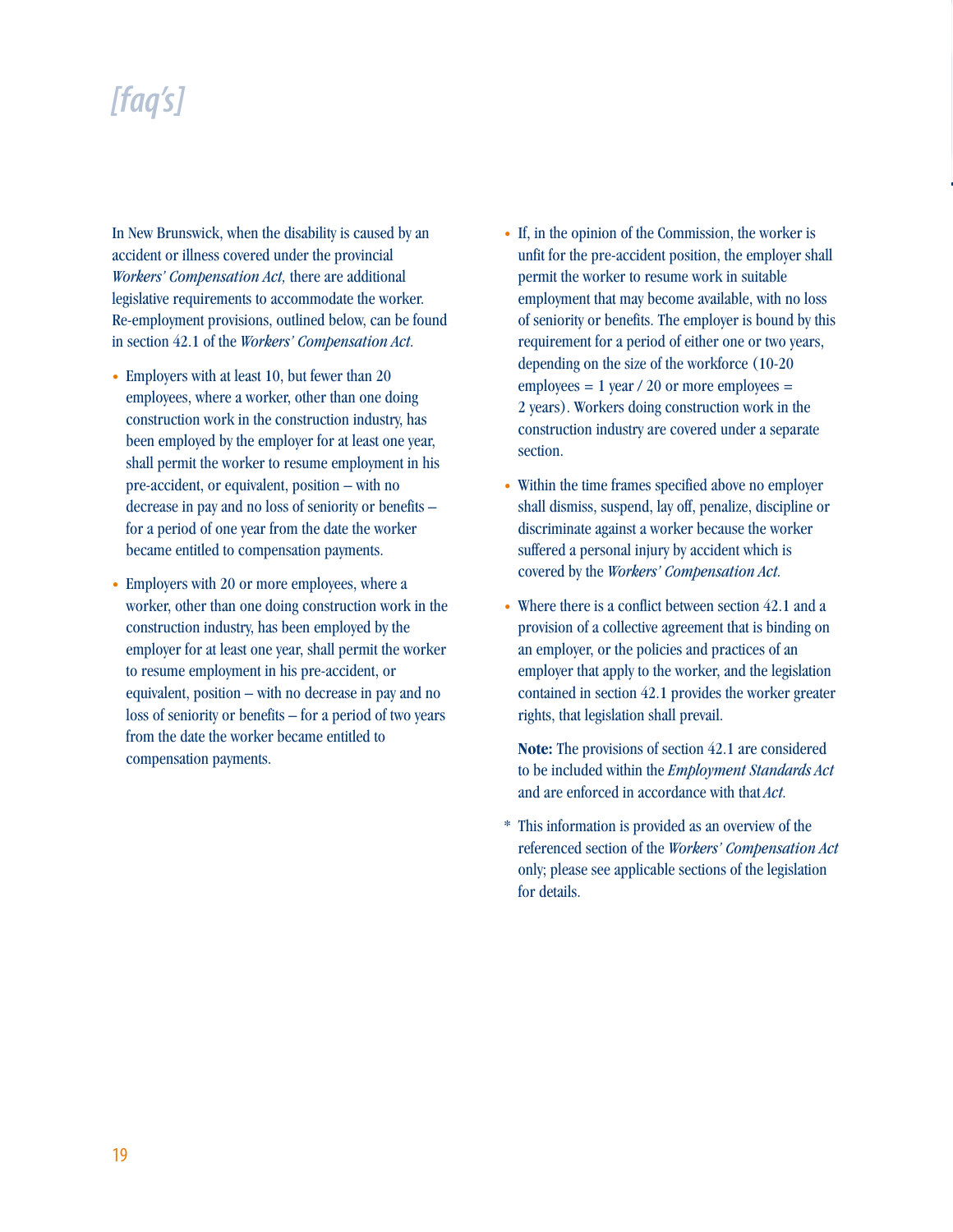## *Works Consulted*

### WORKS CONSULTED

Dyck, Dianne E. G., *Disability Management: Theory, Strategy and Industry Practice.* Markham, Ontario: Butterworths Canada Ltd., 2000

National Institute of Disability Management and Research (NIDMAR), *Disability Management in the Workplace, A Guide to Establishing a Joint Workplace Program,* Port Alberni: NIDMAR, 1995

National Institute of Disability Management and Research (NIDMAR), *BEST PRACTICES CASE STUDY: Implementing a Disability Management Program in Industry*, NIDMAR, 1996

Workers' Compensation Board of Nova Scotia, *Return-to-Work Programs – A Workplace Development Manual,* Halifax, NS: Workers' Compensation Board of Nova Scotia, 1999

Sleeth, Jane E., *RETURN TO WORK COMPLIANCE TOOLKIT,* Toronto, Ontario: Thompson Canada Limited, 2001

NIDMAR Web site: *http://www.nidmar.ca*

NIDMAR Web site: *http://www.dm-edge.com/db/policies.asp*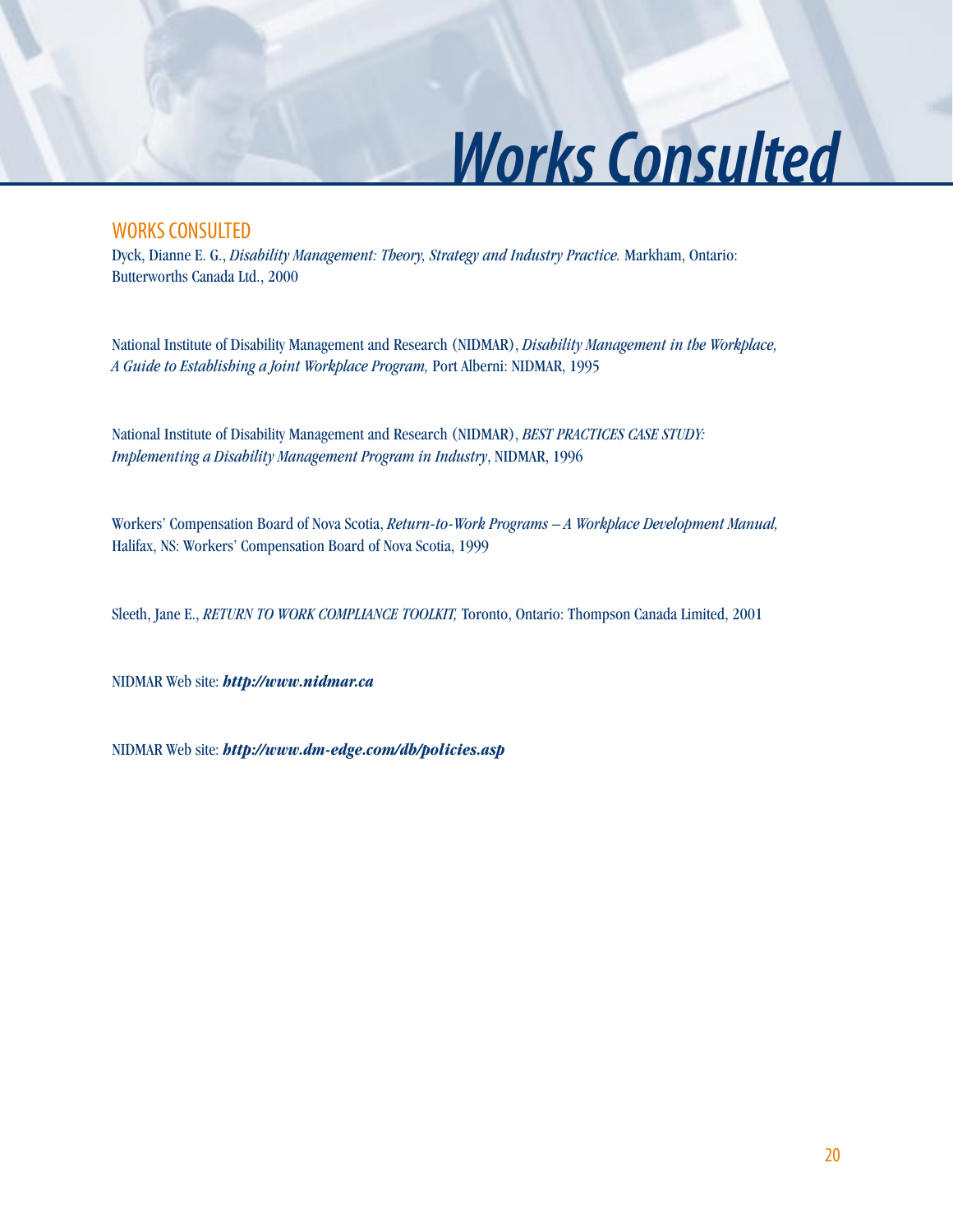### APPENDIX Accident Cost Iceberg

### INJURY & ILLNESS COSTS

• Medical

• Compensation Costs (Insured Costs)

### LEDGER COSTS

- Building damage
- Tool and equipment damage
- Product and material damage
- Production delays and interruptions
- Legal expenses
- Expenditure of emergency supplies and equipment
- Interim equipment rentals

### MISCELLANEOUS COSTS

- Investigation time
- Wages paid for time lost
- Cost of hiring and/or training replacements
- Overtime
- Extra supervisory time
- Clerical time
- Decreased output of injured worker upon return
- Loss of business and goodwill

LEDGER COSTS OF PROPERTY DAMAGE LEDGER COSTS OF PROPERTY DAMAGE  $$5 v$50$ 

**\$1**

### (UNINSURED COSTS) (UNINSURED COSTS)

### UNINSURED UNINSURED MISCELLANEOUS COSTS MISCELLANEOUS COSTS **\$1 TO \$3 \$1 TO \$3**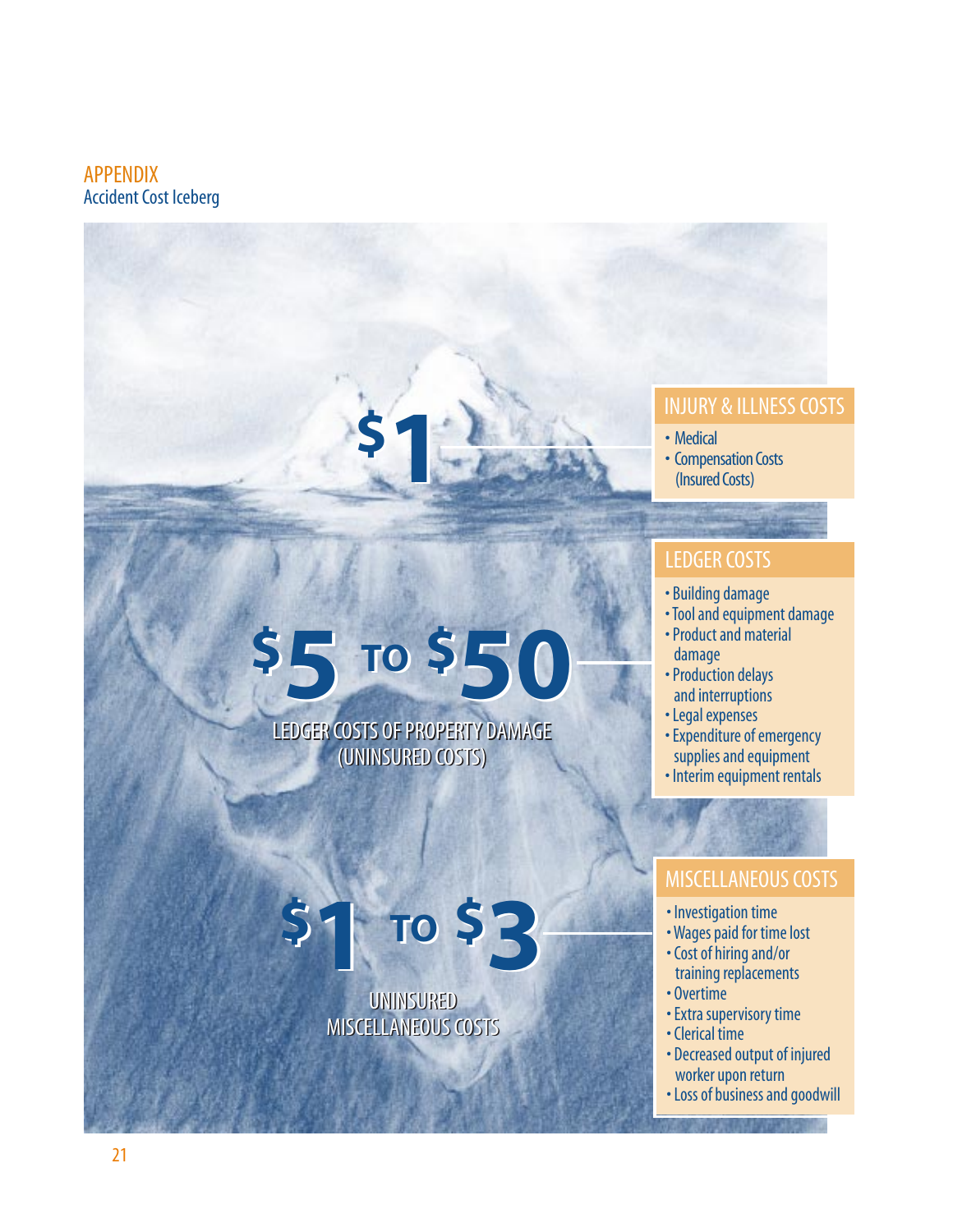| <b>Job Task Analysis Form</b>                                                                                                                          |                  |                                      |                                           |                 |               |            |  |               |            |  |  |  |
|--------------------------------------------------------------------------------------------------------------------------------------------------------|------------------|--------------------------------------|-------------------------------------------|-----------------|---------------|------------|--|---------------|------------|--|--|--|
| Date:                                                                                                                                                  | <b>Employer:</b> |                                      |                                           |                 |               |            |  |               |            |  |  |  |
| <b>Position Title:</b>                                                                                                                                 |                  |                                      |                                           | Supervisor:     |               |            |  |               |            |  |  |  |
| <b>Work Schedule</b>                                                                                                                                   |                  |                                      |                                           |                 |               |            |  |               |            |  |  |  |
|                                                                                                                                                        |                  |                                      |                                           |                 |               |            |  |               |            |  |  |  |
| Sunday                                                                                                                                                 | Monday           | Tuesday                              | Wednesday                                 |                 | Thursday      |            |  | Friday        | Saturday   |  |  |  |
| Full Time                                                                                                                                              | Part Time        | Seasonal                             | Details:                                  |                 |               |            |  |               |            |  |  |  |
| Shift details (start time $+$ duration):                                                                                                               |                  |                                      |                                           |                 |               |            |  |               |            |  |  |  |
| Rest / lunch breaks (when + duration):<br>Schedule information (include consecutive days worked / days off / plus shift rotation details):             |                  |                                      |                                           |                 |               |            |  |               |            |  |  |  |
|                                                                                                                                                        |                  |                                      |                                           |                 |               |            |  |               |            |  |  |  |
|                                                                                                                                                        |                  |                                      |                                           |                 |               |            |  |               |            |  |  |  |
| <b>Essential Job Functions</b>                                                                                                                         |                  |                                      |                                           |                 |               |            |  |               |            |  |  |  |
|                                                                                                                                                        |                  |                                      |                                           |                 |               |            |  |               |            |  |  |  |
|                                                                                                                                                        |                  |                                      |                                           |                 |               |            |  |               |            |  |  |  |
|                                                                                                                                                        |                  |                                      |                                           |                 |               |            |  |               |            |  |  |  |
| <b>Equipment, Tools and Materials Handled</b>                                                                                                          |                  |                                      |                                           |                 |               |            |  |               |            |  |  |  |
|                                                                                                                                                        |                  |                                      |                                           |                 |               |            |  |               |            |  |  |  |
|                                                                                                                                                        |                  |                                      |                                           |                 |               |            |  |               |            |  |  |  |
|                                                                                                                                                        |                  |                                      |                                           |                 |               |            |  |               |            |  |  |  |
|                                                                                                                                                        |                  |                                      | <b>Environmental Conditions Checklist</b> |                 |               |            |  |               |            |  |  |  |
| Indicate by checkmark $(\sqrt{})$ the percentage of workday exposure to each of the conditions / hazards listed                                        |                  |                                      |                                           |                 |               |            |  |               |            |  |  |  |
| <b>Category of Hazard</b>                                                                                                                              |                  | <b>Environmental Conditions /</b>    |                                           | No              |               | 0 to 33%   |  | 34 to 66%     | 67 to 100% |  |  |  |
|                                                                                                                                                        |                  | <b>Hazards</b>                       |                                           | <b>Exposure</b> |               | Occasional |  | Frequent      | Constant   |  |  |  |
| Chemical                                                                                                                                               |                  | Gases / Vapors                       |                                           |                 |               |            |  |               |            |  |  |  |
| <b>Hazards</b>                                                                                                                                         | Dusts / Fumes    |                                      |                                           |                 |               |            |  |               |            |  |  |  |
|                                                                                                                                                        | Mould            | Liquids / Solids                     |                                           |                 |               |            |  |               |            |  |  |  |
| <b>Biological</b>                                                                                                                                      | Bacteria         |                                      |                                           |                 |               |            |  |               |            |  |  |  |
| <b>Hazards</b>                                                                                                                                         |                  | Body fluids                          |                                           |                 |               |            |  |               |            |  |  |  |
| <b>Physical</b>                                                                                                                                        |                  | Outdoor weather conditions           |                                           |                 |               |            |  |               |            |  |  |  |
| <b>Hazards</b>                                                                                                                                         |                  | Wet, humid conditions                |                                           |                 |               |            |  |               |            |  |  |  |
|                                                                                                                                                        | Extreme cold     | (Indoor industrial environment)      |                                           |                 |               |            |  |               |            |  |  |  |
|                                                                                                                                                        |                  | (Indoor industrial environment)      |                                           |                 |               |            |  |               |            |  |  |  |
|                                                                                                                                                        | Extreme heat     |                                      |                                           |                 |               |            |  |               |            |  |  |  |
|                                                                                                                                                        |                  | (Indoor industrial environment)      |                                           |                 |               |            |  |               |            |  |  |  |
|                                                                                                                                                        |                  | Work near moving mechanical parts    |                                           |                 |               |            |  |               |            |  |  |  |
|                                                                                                                                                        |                  | Risk of electric shock               |                                           |                 |               |            |  |               |            |  |  |  |
|                                                                                                                                                        |                  | Risk of radiation<br>Work at heights |                                           |                 |               |            |  |               |            |  |  |  |
|                                                                                                                                                        | Vibration        |                                      |                                           |                 |               |            |  |               |            |  |  |  |
|                                                                                                                                                        |                  | Noise                                |                                           |                 | Below 85dB(A) |            |  | Above 85dB(A) | Unknown    |  |  |  |
| <b>Physical</b>                                                                                                                                        |                  | levels                               |                                           |                 |               |            |  |               |            |  |  |  |
| <b>Hazards</b>                                                                                                                                         |                  |                                      |                                           |                 |               |            |  |               |            |  |  |  |
| Note: In New Brunswick hearing protection is required for noise exposures greater than 85dB(A)                                                         |                  |                                      |                                           |                 |               |            |  |               |            |  |  |  |
| $dB(A)$ = decibels on the A scale.<br>(As an example, a noise level of 85dB(A) would require raising one's voice to be heard at a distance of 3 feet.) |                  |                                      |                                           |                 |               |            |  |               |            |  |  |  |
|                                                                                                                                                        |                  |                                      |                                           |                 |               |            |  |               |            |  |  |  |
| <b>Personal Protective Equipment Required</b>                                                                                                          |                  |                                      |                                           |                 |               |            |  |               |            |  |  |  |
|                                                                                                                                                        |                  |                                      |                                           |                 |               |            |  |               |            |  |  |  |
|                                                                                                                                                        |                  |                                      |                                           |                 |               |            |  |               |            |  |  |  |
| <b>Motor Vehicle Operation Requirements</b>                                                                                                            |                  |                                      |                                           |                 |               |            |  |               |            |  |  |  |
| Type of Vehicle(s):<br>Ability to operate a motor vehicle required? Yes<br>N <sub>0</sub>                                                              |                  |                                      |                                           |                 |               |            |  |               |            |  |  |  |
| <b>Critical Worksite Measurements</b>                                                                                                                  |                  |                                      |                                           |                 |               |            |  |               |            |  |  |  |
|                                                                                                                                                        |                  |                                      |                                           |                 |               |            |  |               |            |  |  |  |
|                                                                                                                                                        |                  |                                      |                                           |                 |               |            |  |               |            |  |  |  |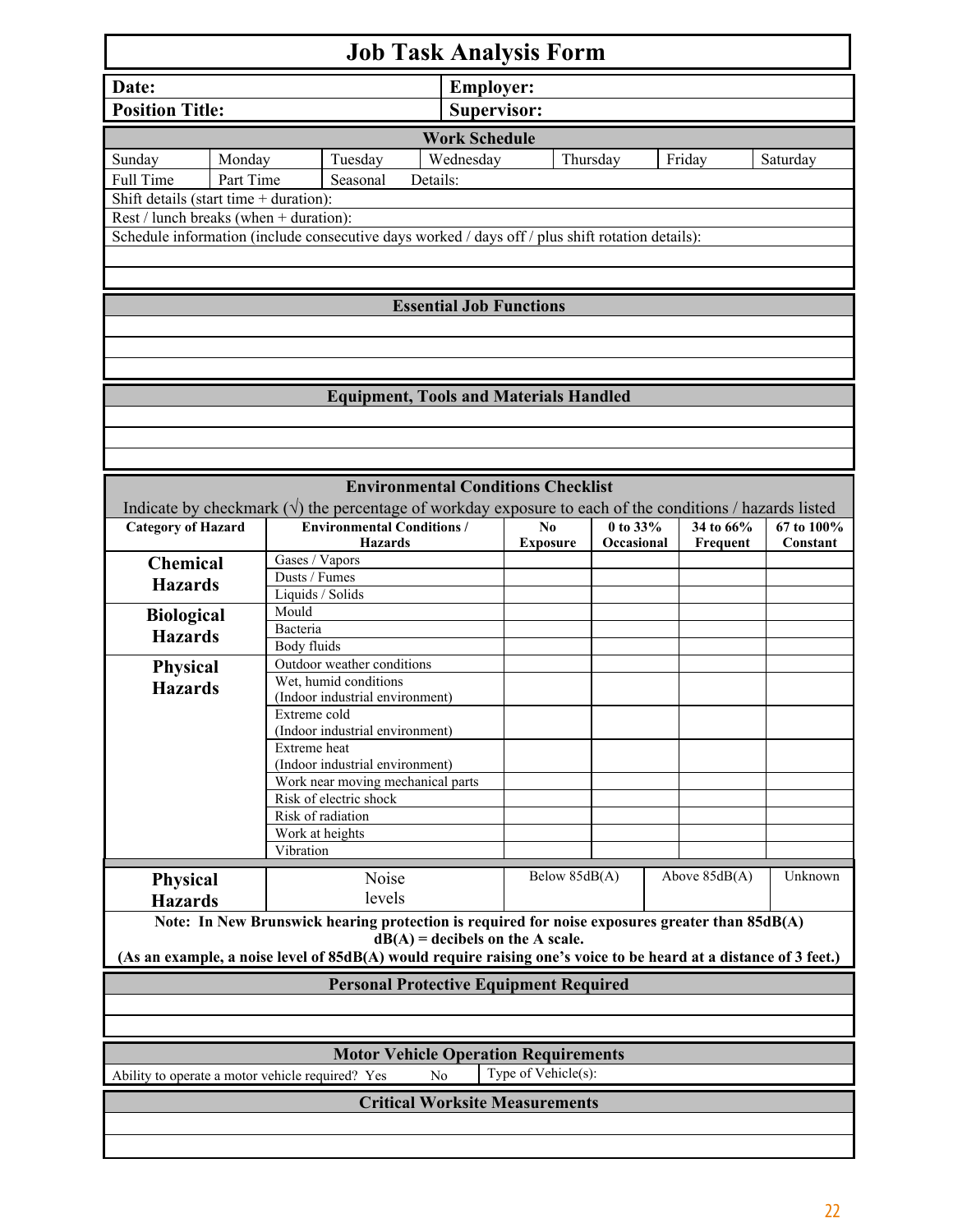| <b>Physical Demands Checklist</b><br>Indicate by checkmark $(\sqrt{})$ the percentage of workday duration of the activity being analyzed |              |      |            |                            |          |             |           |             |       |  |  |
|------------------------------------------------------------------------------------------------------------------------------------------|--------------|------|------------|----------------------------|----------|-------------|-----------|-------------|-------|--|--|
| <b>Physical activity</b>                                                                                                                 | Not required |      |            | Occasional                 |          |             | Frequent  | Constant    |       |  |  |
| (work positions)                                                                                                                         |              |      |            | 0 to 33%                   |          |             | 34 to 66% | 67 to 100%  |       |  |  |
| Sitting                                                                                                                                  |              |      |            |                            |          |             |           |             |       |  |  |
| Standing                                                                                                                                 |              |      |            |                            |          |             |           |             |       |  |  |
| Walking (even ground)                                                                                                                    |              |      |            |                            |          |             |           |             |       |  |  |
| Walking (uneven ground)                                                                                                                  |              |      |            |                            |          |             |           |             |       |  |  |
| On feet                                                                                                                                  |              |      |            |                            |          |             |           |             |       |  |  |
| Twist                                                                                                                                    |              |      |            |                            |          |             |           |             |       |  |  |
| Bend / Stoop                                                                                                                             |              |      |            |                            |          |             |           |             |       |  |  |
| Squat<br>Kneel                                                                                                                           |              |      |            |                            |          |             |           |             |       |  |  |
| Crawl                                                                                                                                    |              |      |            |                            |          |             |           |             |       |  |  |
| Reach (forward)                                                                                                                          |              |      |            |                            |          |             |           |             |       |  |  |
| Reach (overhead)                                                                                                                         |              |      |            |                            |          |             |           |             |       |  |  |
| Reach (to side)                                                                                                                          |              |      |            |                            |          |             |           |             |       |  |  |
| Reach (across body)                                                                                                                      |              |      |            |                            |          |             |           |             |       |  |  |
| Balance                                                                                                                                  |              |      |            |                            |          |             |           |             |       |  |  |
| Handling (simple grasp)                                                                                                                  |              |      |            |                            |          |             |           |             |       |  |  |
| Handling (firm grasp)                                                                                                                    |              |      |            |                            |          |             |           |             |       |  |  |
| Fine finger manipulation                                                                                                                 |              |      |            |                            |          |             |           |             |       |  |  |
| Operates foot controls                                                                                                                   |              |      |            |                            |          |             |           |             |       |  |  |
| Climb (stairs)                                                                                                                           |              |      |            |                            |          |             |           |             |       |  |  |
| Climb (ladders)                                                                                                                          |              |      |            |                            |          |             |           |             |       |  |  |
| <b>Physical activity</b>                                                                                                                 |              | Push | Pull       | Lift (floor                |          | Lift (floor | Lift      | Lift (waist | Carry |  |  |
| (strength level requirements)                                                                                                            |              |      |            | to waist)                  | to above |             | (waist to | to above    |       |  |  |
|                                                                                                                                          |              |      |            |                            |          | shoulder)   | waist)    | shoulder)   |       |  |  |
| Sedentary (occasional: 1 - 10 lbs)                                                                                                       |              |      |            |                            |          |             |           |             |       |  |  |
| Sedentary (frequent: less than 1 lb)                                                                                                     |              |      |            |                            |          |             |           |             |       |  |  |
| Sedentary (constant: less than 1 lb)                                                                                                     |              |      |            |                            |          |             |           |             |       |  |  |
| Light (occasional: 11 - 20 lbs)                                                                                                          |              |      |            |                            |          |             |           |             |       |  |  |
| Light (frequent: 1 - 10 lb)<br>Light (constant: less than $1 lb$ )                                                                       |              |      |            |                            |          |             |           |             |       |  |  |
| Medium (occasional: 21 - 50 lbs)                                                                                                         |              |      |            |                            |          |             |           |             |       |  |  |
| Medium (frequent: 11 - 25 lb)                                                                                                            |              |      |            |                            |          |             |           |             |       |  |  |
| Medium (constant: 1 - 10 lb)                                                                                                             |              |      |            |                            |          |             |           |             |       |  |  |
| Heavy (occasional: 51 - 100 lbs)                                                                                                         |              |      |            |                            |          |             |           |             |       |  |  |
| Heavy (frequent: 26 - 50 lbs)                                                                                                            |              |      |            |                            |          |             |           |             |       |  |  |
| Heavy (constant: 11 - 20 lbs)                                                                                                            |              |      |            |                            |          |             |           |             |       |  |  |
| Very Heavy (occasional: over 100 lbs)                                                                                                    |              |      |            |                            |          |             |           |             |       |  |  |
| Very Heavy (frequent: over 50 lbs)                                                                                                       |              |      |            |                            |          |             |           |             |       |  |  |
| Very Heavy (constant: over 20 lbs)                                                                                                       |              |      |            |                            |          |             |           |             |       |  |  |
|                                                                                                                                          |              |      |            | <b>Additional Comments</b> |          |             |           |             |       |  |  |
|                                                                                                                                          |              |      |            |                            |          |             |           |             |       |  |  |
|                                                                                                                                          |              |      |            |                            |          |             |           |             |       |  |  |
|                                                                                                                                          |              |      |            |                            |          |             |           |             |       |  |  |
|                                                                                                                                          |              |      |            |                            |          |             |           |             |       |  |  |
|                                                                                                                                          |              |      |            |                            |          |             |           |             |       |  |  |
|                                                                                                                                          |              |      |            |                            |          |             |           |             |       |  |  |
|                                                                                                                                          |              |      |            |                            |          |             |           |             |       |  |  |
| <b>Job Modification / Accommodation Options</b>                                                                                          |              |      |            |                            |          |             |           |             |       |  |  |
|                                                                                                                                          |              |      |            |                            |          |             |           |             |       |  |  |
|                                                                                                                                          |              |      |            |                            |          |             |           |             |       |  |  |
|                                                                                                                                          |              |      |            |                            |          |             |           |             |       |  |  |
|                                                                                                                                          |              |      |            |                            |          |             |           |             |       |  |  |
|                                                                                                                                          |              |      |            |                            |          |             |           |             |       |  |  |
| <b>Completed by</b>                                                                                                                      |              |      |            |                            |          |             |           |             |       |  |  |
| Date:                                                                                                                                    |              |      |            | Name:                      |          |             |           |             |       |  |  |
| <b>Position:</b>                                                                                                                         |              |      | Signature: |                            |          |             |           |             |       |  |  |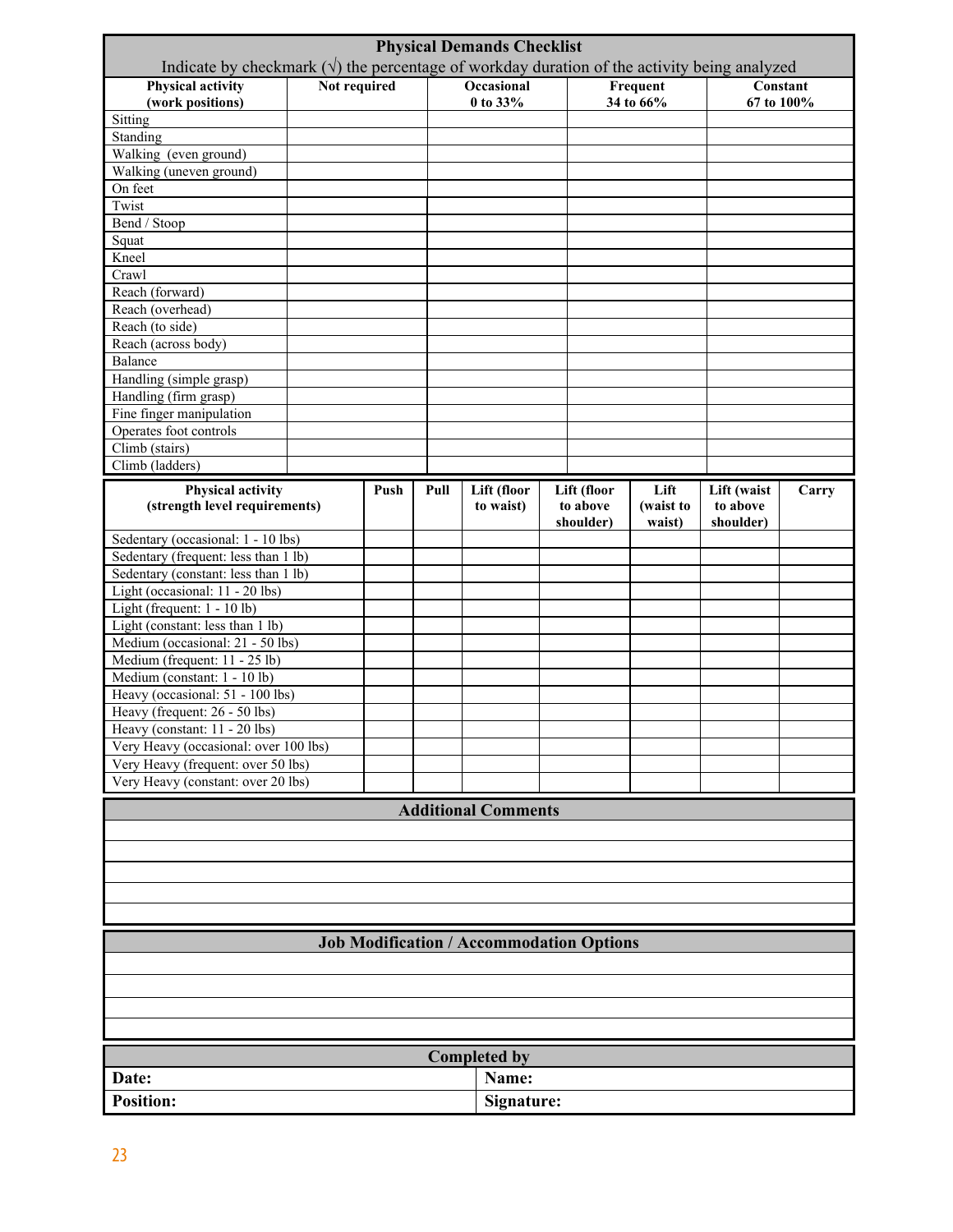### **Return-to-Work Form**

| Employee's name:                                                                                                                                                                                                                                                                                                                                                                                                                                                                          | <b>Employer:</b>                  |                                                                                                                                            |                                                          |                  |       |               |       |               |  |  |  |
|-------------------------------------------------------------------------------------------------------------------------------------------------------------------------------------------------------------------------------------------------------------------------------------------------------------------------------------------------------------------------------------------------------------------------------------------------------------------------------------------|-----------------------------------|--------------------------------------------------------------------------------------------------------------------------------------------|----------------------------------------------------------|------------------|-------|---------------|-------|---------------|--|--|--|
| <b>Occupation:</b>                                                                                                                                                                                                                                                                                                                                                                                                                                                                        | Date of current injury / illness: |                                                                                                                                            |                                                          |                  |       |               |       |               |  |  |  |
| <b>Return-to-Work Coordinator:</b>                                                                                                                                                                                                                                                                                                                                                                                                                                                        |                                   |                                                                                                                                            | Fax $#$ :                                                |                  |       |               |       |               |  |  |  |
| <b>Employee Consent</b>                                                                                                                                                                                                                                                                                                                                                                                                                                                                   |                                   |                                                                                                                                            |                                                          |                  |       |               |       |               |  |  |  |
| I hereby authorize and request my treating physician (named below) to complete this form and release information concerning my physical abilities<br>and limitations to my employer (named above) for the purpose of assisting with my return-to-work program and the identification of safe return to work<br>options.                                                                                                                                                                   |                                   |                                                                                                                                            |                                                          |                  |       |               |       |               |  |  |  |
| Employee's name:<br>Signature:                                                                                                                                                                                                                                                                                                                                                                                                                                                            |                                   |                                                                                                                                            |                                                          |                  |       |               |       |               |  |  |  |
| Date:                                                                                                                                                                                                                                                                                                                                                                                                                                                                                     |                                   |                                                                                                                                            |                                                          |                  |       |               |       |               |  |  |  |
| The following sections are to be completed by treating physician                                                                                                                                                                                                                                                                                                                                                                                                                          |                                   |                                                                                                                                            |                                                          |                  |       |               |       |               |  |  |  |
| Please enter your billing information below - including your fee for completion of this form as recommended<br>in the NBMS Physician's Guide to Direct Billing fee schedule for completion of disability forms.<br>Once completed, please:<br>1. Return this document to your patient, OR<br>2. Fax it to the attention of the Return-to-Work Coordinator at the fax number indicated above                                                                                               |                                   |                                                                                                                                            |                                                          |                  |       |               |       |               |  |  |  |
| Physician's name:                                                                                                                                                                                                                                                                                                                                                                                                                                                                         |                                   |                                                                                                                                            |                                                          |                  | Fee:  |               |       |               |  |  |  |
| Physician's signature:                                                                                                                                                                                                                                                                                                                                                                                                                                                                    |                                   |                                                                                                                                            |                                                          |                  | Date: |               |       |               |  |  |  |
| <b>Address:</b>                                                                                                                                                                                                                                                                                                                                                                                                                                                                           |                                   |                                                                                                                                            |                                                          |                  |       |               |       |               |  |  |  |
| Telephone:                                                                                                                                                                                                                                                                                                                                                                                                                                                                                |                                   |                                                                                                                                            | Fax:                                                     |                  |       |               |       |               |  |  |  |
| <b>Findings and Recommendations</b>                                                                                                                                                                                                                                                                                                                                                                                                                                                       |                                   |                                                                                                                                            |                                                          |                  |       |               |       |               |  |  |  |
| Diagnosis:                                                                                                                                                                                                                                                                                                                                                                                                                                                                                |                                   |                                                                                                                                            |                                                          |                  |       |               |       |               |  |  |  |
| Return to full regular work duties<br>Time limited gradual return to regular work: _______ hours per day X ______ days per week, for ______ weeks<br>Return to modified / alternate work for week(s)<br>(Please complete checklists below, identifying abilities and limitations)<br>Follow-up:<br>None<br>Myself (appointment date:<br>Dr.<br>Unable to return to work at this time<br>None<br>Follow-up:<br>Myself (appointment date:<br>in _______ days ______ weeks<br>Dr. Dr. Denver |                                   |                                                                                                                                            |                                                          |                  |       |               |       |               |  |  |  |
| Please indicate by checkmark $(\forall)$ any<br>limitations in the activities listed below                                                                                                                                                                                                                                                                                                                                                                                                |                                   | Please indicate by checkmark $(\sqrt{})$ employee's current physical<br>abilities level in areas listed below (See definitions on reverse) |                                                          |                  |       |               |       |               |  |  |  |
| <b>Physical activity</b>                                                                                                                                                                                                                                                                                                                                                                                                                                                                  | <b>No</b><br><b>Limitations</b>   | <b>Limitations</b>                                                                                                                         | <b>Physical</b><br>activity                              | <b>Sedentary</b> | Light | <b>Medium</b> | Heavy | Very<br>Heavy |  |  |  |
| Prolonged sitting                                                                                                                                                                                                                                                                                                                                                                                                                                                                         |                                   |                                                                                                                                            | Push                                                     |                  |       |               |       |               |  |  |  |
| Prolonged standing                                                                                                                                                                                                                                                                                                                                                                                                                                                                        |                                   |                                                                                                                                            | Pull                                                     |                  |       |               |       |               |  |  |  |
| Prolonged walking                                                                                                                                                                                                                                                                                                                                                                                                                                                                         |                                   |                                                                                                                                            | Lift                                                     |                  |       |               |       |               |  |  |  |
| Twisting                                                                                                                                                                                                                                                                                                                                                                                                                                                                                  |                                   |                                                                                                                                            | Carry                                                    |                  |       |               |       |               |  |  |  |
| Squatting                                                                                                                                                                                                                                                                                                                                                                                                                                                                                 |                                   |                                                                                                                                            |                                                          |                  |       |               |       |               |  |  |  |
| Kneeling                                                                                                                                                                                                                                                                                                                                                                                                                                                                                  |                                   |                                                                                                                                            | Medications / conditions impacting safe job performance: |                  |       |               |       |               |  |  |  |
| Bending                                                                                                                                                                                                                                                                                                                                                                                                                                                                                   |                                   |                                                                                                                                            |                                                          |                  |       |               |       |               |  |  |  |
| Overhead reaching                                                                                                                                                                                                                                                                                                                                                                                                                                                                         |                                   |                                                                                                                                            |                                                          |                  |       |               |       |               |  |  |  |
| Climbing / work at heights                                                                                                                                                                                                                                                                                                                                                                                                                                                                |                                   |                                                                                                                                            |                                                          |                  |       |               |       |               |  |  |  |
|                                                                                                                                                                                                                                                                                                                                                                                                                                                                                           | <b>Additional comments:</b>       |                                                                                                                                            |                                                          |                  |       |               |       |               |  |  |  |
| Fine finger manipulation<br>Repetitive use of upper<br>extremities<br>Repetitive use of lower<br>extremities<br>Other (specify)                                                                                                                                                                                                                                                                                                                                                           |                                   |                                                                                                                                            |                                                          |                  |       |               |       |               |  |  |  |
|                                                                                                                                                                                                                                                                                                                                                                                                                                                                                           |                                   |                                                                                                                                            |                                                          |                  |       |               |       |               |  |  |  |